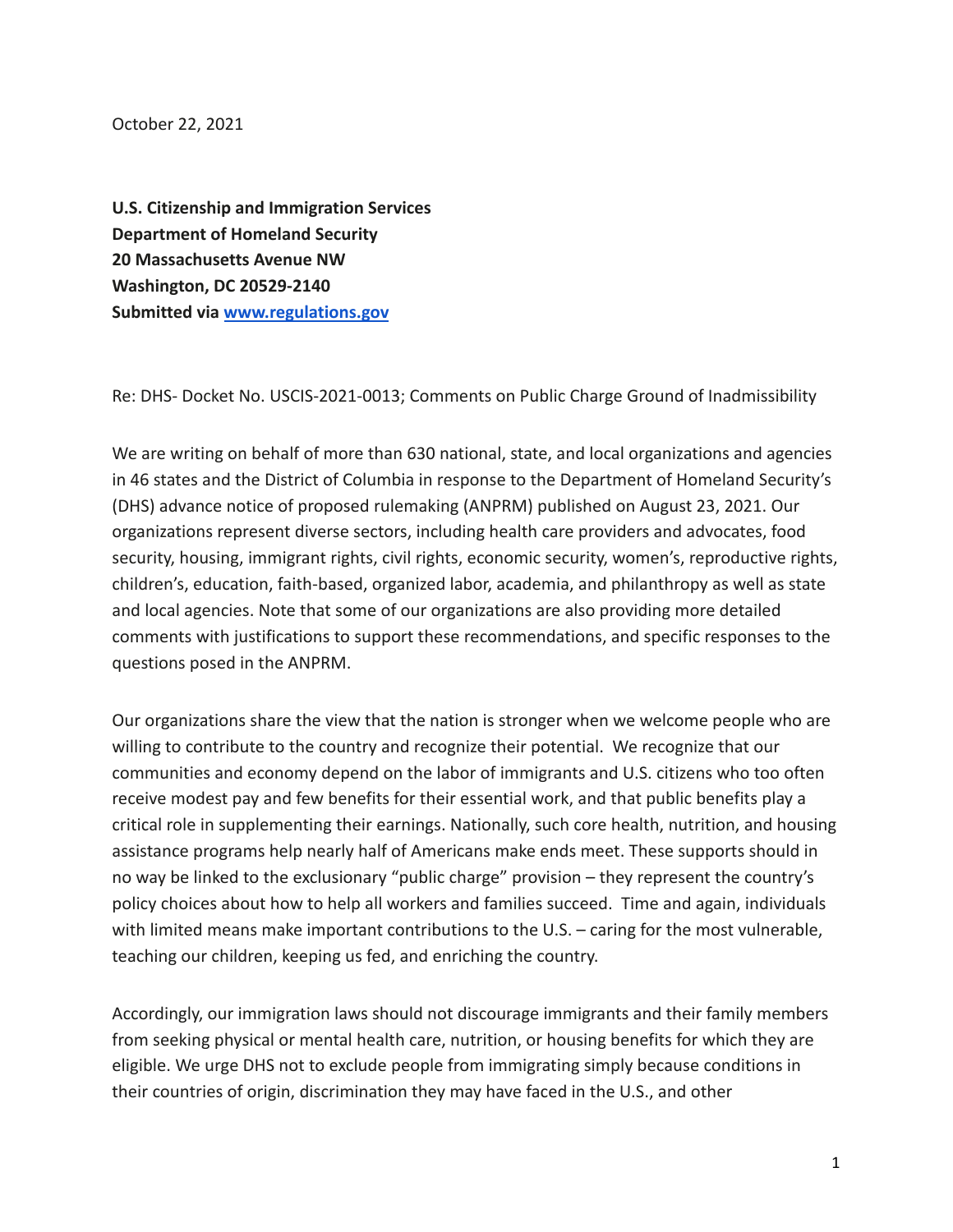circumstances have made it difficult for them to complete an education, secure professional credentials, or earn a high income.

In addition to ensuring that the exclusion is narrow and does not amount to a wealth or income test – which as noted would be completely counter to the public interest – the public charge regulations must also be clear. Clear regulations will set parameters so that immigrants, their families, and service providers can understand how a public charge assessment will be determined. This is particularly important because lack of clarity can cause the same damage as an overly broad rule. It can cause immigrant families to avoid interacting with the government and forgo critical public benefits for which they are eligible as a consequence of fear and confusion. An unclear rule can also create unintended consequences, such as a domestic violence survivor forgoing police protection or a parent becoming fearful of seeking health care for their child. Moreover, the regulation should include guardrails to prevent a public charge determination from being used as a tool to discriminate against people of color, women, people with disabilities, older adults, or anyone else.

For these reasons, we recommend the following key elements of the public charge determination.

### **Definition and Purpose**

DHS should define someone likely to become a public charge for inadmissibility purposes as a person who is "likely to become primarily and permanently reliant on the federal government to avoid destitution." This would be consistent with the congressional intent and historical understanding of public charge as applying to a narrow set of immigrants who are likely to become a "public charge" by virtue of being so in need of assistance that they were housed in almshouses and poorhouses for indefinite stays. It is also consistent with case law. In 2020, the [Second Circuit](https://ag.ny.gov/sites/default/files/ca2_opinion_-_public_charge.pdf) Court of Appeals relied on the Board of Immigration Appeals' interpretation of 'public charge' to mean a person who is "unable to support herself, either through work, savings, or family ties."

This approach follows from the evidence presented above that people of limited means, including immigrants, make extraordinary contributions to American life and that full use of health, nutrition, and income support programs by immigrant and U.S. citizen members of the community is good economics and good policy.

Under this definition, reliance on the government should not be taken into account unless: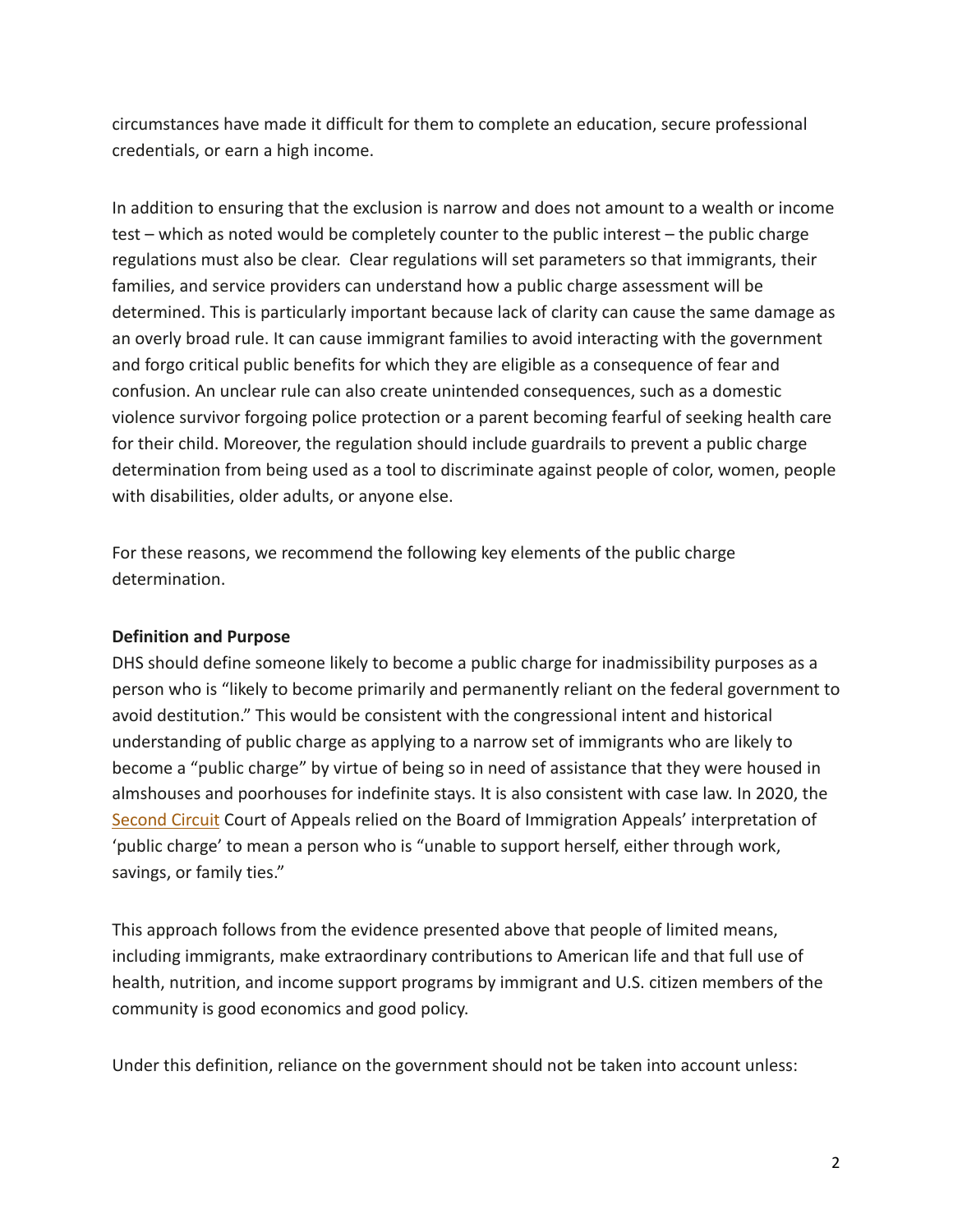- **The government provides the** *primary* **source of income**. Many people receive only modest public benefits that supplement their earnings by improving their access to nutrition, health care, and other services. Using these supplemental benefits will not make a person a public charge. In addition, if an individual is relying on a benefit, but is also receiving income from a job or income from other family members in the household, the individual is not *primarily* reliant on the government. [The Ninth Circuit](https://cdn.ca9.uscourts.gov/datastore/opinions/2020/12/02/19-17213.pdf) [Court of Appeals](https://cdn.ca9.uscourts.gov/datastore/opinions/2020/12/02/19-17213.pdf) (Ninth Circuit) found that the concept of public charge did not "encompass" people who used benefits that "were not sufficient to provide basic sustenance."
- **The reliance is** *permanent***.** There are many scenarios where people receive government benefits for a period of time but not permanently: for example, if an individual is currently using a benefit but is about to get a raise or a new job and will no longer access it, or if someone is recovering from a temporary illness or treatment and relying on a federal government benefit to recuperate. The **Ninth [Circuit](https://cdn.ca9.uscourts.gov/datastore/opinions/2020/12/02/19-17213.pdf)** also found that public charge had never encompassed persons likely to make "short-term use" of benefits.
- **The reliance is to avoid destitution.** The **Board of [Immigration Appeals](https://www.justice.gov/sites/default/files/eoir/legacy/2012/08/17/2263.pdf)** has held that the "ordinary meaning" of the term public charge, refers to individuals "being destitute." Likewise, [federal courts](https://casetext.com/case/martinez-v-kristi-kleaners-inc) have held repeatedly in *in forma pauperis* cases that public charge and destitute are synonymous.

# **Public Benefits Considered**

The definition "likely to become primarily and permanently reliant on the federal government to avoid destitution" should guide any assessment of an applicant's benefit use. We recommend that the public charge notice of proposed rulemaking (NPRM):

- **Consider only two specific,** *federal* **programs that provide cash assistance for income maintenance.** Receipt of health care, nutrition or housing assistance is not an indication that a person is primarily or permanently reliant on the government. [The Center on](https://www.cbpp.org/research/immigration/administrations-public-charge-rules-would-close-the-door-to-us-to-immigrants) [Budget and Policy Priorities](https://www.cbpp.org/research/immigration/administrations-public-charge-rules-would-close-the-door-to-us-to-immigrants) estimated that nearly half of U.S.-born citizens received one of the benefits included in the 2019 rule in their lifetime. The only two programs that could be relevant in determining whether someone is "likely to become primarily and permanently reliant on the federal government to avoid destitution" are cash assistance under Temporary Assistance for Needy Families (TANF) and Supplemental Security Income (SSI). However, receipt of these programs in itself does not make someone a public charge.
- **Do not consider Medicaid even for institutional long term care in a public charge determination.** According to the [Kaiser Family Foundation,](https://files.kff.org/attachment/Infographic-Medicaids-Role-in-Nursing-Home-Care) today in the U.S., one in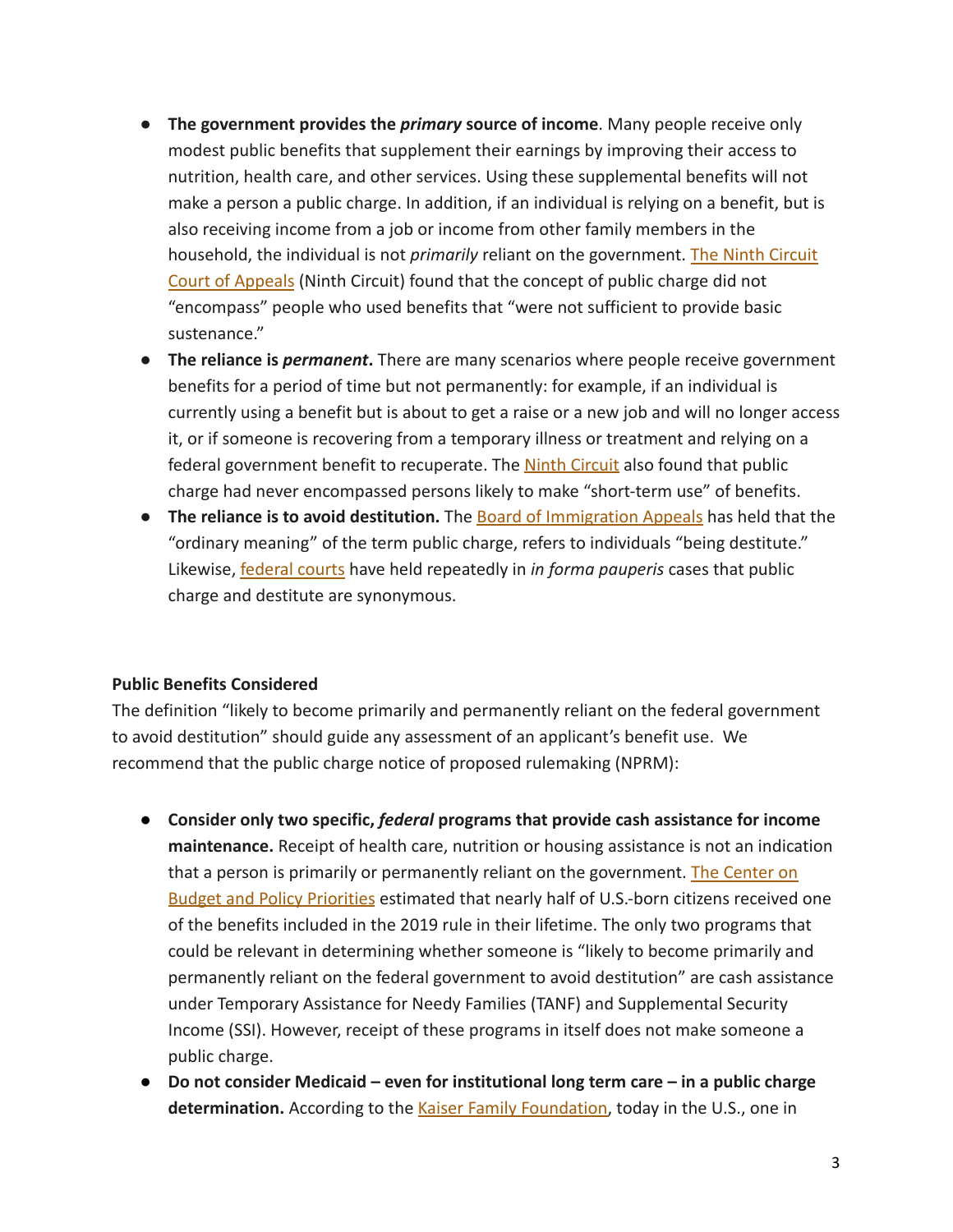three people turning 65 will require nursing home care in their lives, and Medicaid is the primary payer for long-term care in the US, covering six in ten nursing home residents. We should not penalize immigrants for our national policy choices that make Medicaid the only meaningful payer for long-term care and make it difficult to get care at home and force people into institutional care. In addition, including any type of Medicaid benefit will confuse people and lead them to forgo health care.

- **Provide clear guidance on how to predict the likelihood of becoming a public charge based on past or current benefits use.** Without such guidance, predicting who is likely to become a public charge "at any time in the future" is an act of speculation that could allow immigration officers to discriminate. The best way to ensure fairness, consistency, and predictability is to instruct adjudicators to look back at an applicant's use of certain public benefits for a finite lookback period–such as two or three years—as a way of gauging future likelihood. In addition, the I-485 form and its instructions should make clear that applicants only need to provide information about the use of TANF and SSI during the lookback period.
- **Identify and update a list of the programs that do not count in order to minimize the chilling effect**. The regulation should include language that says, that "benefits other than SSI or TANF shall not be considered in a public charge determination." In the preamble, the NPRM and final rule should name as many as possible of the other types of cash, tax, food, health, housing, employment, nutrition, education, immigration fee waivers, and other benefits that are *not* included as factors in a public charge test and create guidance where additional/new programs can be added as a reliable resource/reference. The guidance should address COVID-related, other disaster-related benefits such as FEMA, and unemployment insurance benefits in particular; in addition to programs that provide universal basic or guaranteed income to all. The preamble should state that any omission of a program from this list should not be interpreted by adjudicators and community members to mean that it will be counted.
- **Exclude programs funded completely by state, local, tribal and territorial governments.** Clarify that state or local government funded programs—even if they provide cash assistance—are exercises of the powers traditionally reserved to the states and are not counted as factors in a public charge test. We recommend this approach because limiting the benefits that may be considered to *two federal benefits* will be easier for adjudicators to administer and to explain to immigrants and their families than a patchwork of state, local and tribal programs, reducing the chilling effect. It will also be easier for state and local eligibility offices to provide information about recent receipt of TANF, rather than any number of other state or local benefits. States and localities have a compelling interest in promoting health and safety that includes providing benefits at their own expense without barriers caused by federal policies. Since these benefits vary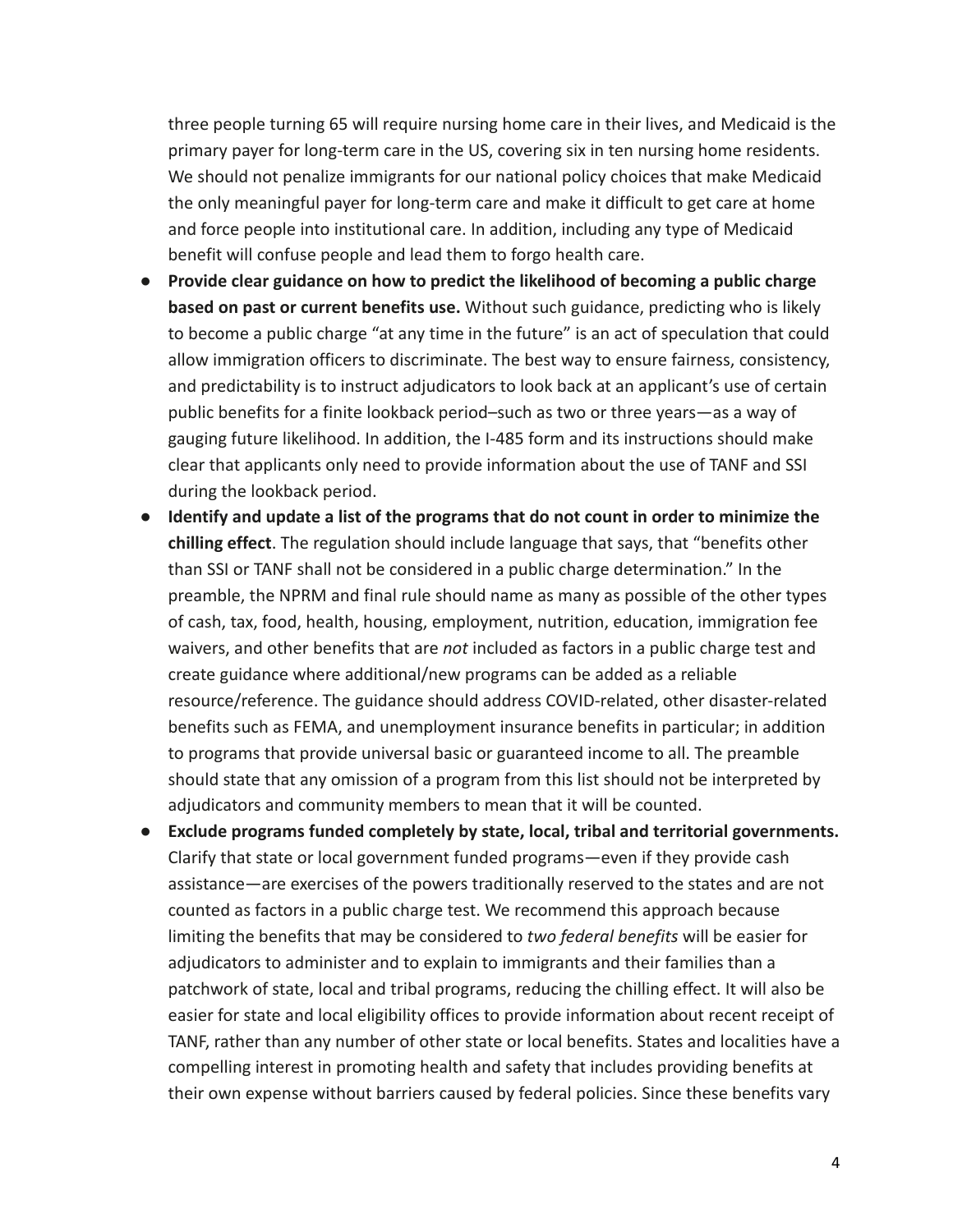significantly by state, specifically naming two federal programs that are relevant will make the public charge rule easier for both immigrants and DHS adjudicators to understand.

- **Exclude family members and sponsors' use of benefits.** Make clear that benefits used by an applicant's family members or sponsors do not count as factors in the applicant's public charge test. This is critical in minimizing the chilling effect of the public charge rule on access to benefits by people, including U.S. citizen children, who are not subject to a public charge determination but whose family members may seek LPR status in the future.
- **Exclude any use of benefits by survivors of domestic violence and other serious crimes and by anyone during public emergencies.** Benefits used by survivors of domestic violence or other serious crimes, or used by anyone during natural disasters or other extraordinary circumstances, such as the COVID-19 pandemic or in the aftermath of hurricanes and wildfires, should not be included as factors in a public charge determination. Use of these benefits is due entirely to external events and does not provide any information on the recipient's likelihood of becoming primarily and permanently reliant on government assistance at a future date.
- **Specify that use of benefits as a child or when in an exempt status will not be included in a public charge determination, nor will benefits used when applying for an exempt status, regardless of a person's pathway to legal status.** DHS should propose that benefits received by children—whose long-term economic contributions are generally *bolstered* by childhood receipt of benefits—be excluded from consideration. In addition, benefits received when in an exempt status, such as cash assistance provided to a refugee, should be excluded regardless of a refugee's pathway to legal status. Finally, benefits should be excluded if an individual is applying for an exempt status, for example, if an individual has applied for asylum.

### **Statutory Factors**

DHS should not repeat the mistakes of the 2019 public charge rule by defining the statutory factors in a manner that disproportionately burdens people of color, women and people with disabilities or that creates the opportunity for conscious or implicit bias to affect an individual adjudicators' determinations. For example, the 2019 public charge rule, counted income under 125 percent of the federal poverty level as a "heavily weighted negative factor," which [likely](https://www.migrationpolicy.org/research/impact-dhs-public-charge-rule-immigration) [would have resulted](https://www.migrationpolicy.org/research/impact-dhs-public-charge-rule-immigration) in an immigration policy that favors white immigrants from Europe rather than Latino, Black, and Asian immigrants from Mexico and Central America, South America, the Caribbean, Asia, or Africa. The Biden administration's January 20, 2021 [Executive Order on racial](https://www.whitehouse.gov/briefing-room/presidential-actions/2021/01/20/executive-order-advancing-racial-equity-and-support-for-underserved-communities-through-the-federal-government/) [equity](https://www.whitehouse.gov/briefing-room/presidential-actions/2021/01/20/executive-order-advancing-racial-equity-and-support-for-underserved-communities-through-the-federal-government/) requires federal government agencies, including DHS, to promote equitable delivery of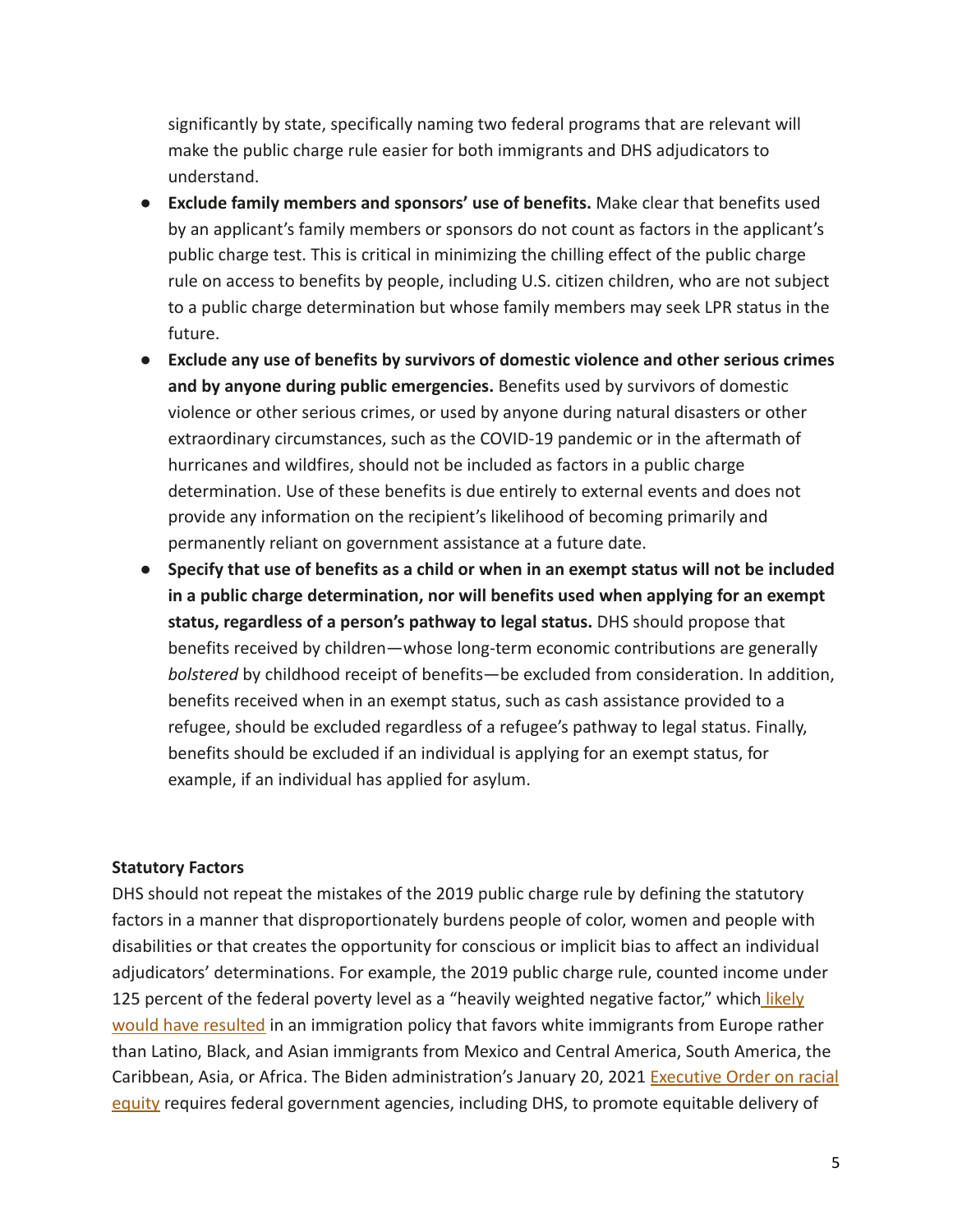government benefits and equitable opportunities for all. DHS should craft an NPRM that requires adjudicators to:

- **Consider the affidavit of support, when it is required, as creating a presumption that the applicant overcomes the public charge ground of inadmissibility.** DHS should propose that a properly filed affidavit of support satisfies the INA 212(a)(4) requirements and creates a presumption that the applicant overcomes the public charge ground of inadmissibility. This would be consistent with the USCIS adjudicator's field manual in effect under the 1999 field guidance, which indicated that the affidavit of support's purpose "is to overcome the public charge ground of inadmissibility." The current Foreign Affairs Manual instructions also clarify that a properly filed affidavit of support should "normally be considered sufficient" to satisfy the public charge requirement. In addition, the affidavit of support's legislative history indicates that it is intended to allow the immigrant to be admitted when there would otherwise be a public charge concern. DHS should prohibit immigration officials from questioning the credibility or motives of a sponsor who signs an affidavit of support, looking only to its legal validity. Finally, relying on the affidavit of support to provide a favorable presumption is easier to administer, providing an effective way to apply a fair and transparent decisionmaking tool, and avoiding potential discrimination.
- **If adjudicators identify a circumstance that might make someone likely to meet the definition of a public charge, look to the totality of circumstances to see if there is evidence to overcome the circumstance.** DHS should propose that adjudicators look at all the factors together to see if they would make an applicant likely to become a public charge. If adjudicators identify a circumstance that would serve on its own as a predictor that a person is "likely to become primarily and permanently reliant on the federal government to avoid destitution," then they should look to the totality of circumstances to see if there is also evidence to *overcome* the circumstance. The judicial and administrative decisions that were used to inform adding the five "totality of circumstances" factors to the statute in 1996 overwhelmingly found immigrants *not* excludable based on one or more of the factors when considering the totality of circumstances. In other words, the five statutory factors and totality of circumstances test were ways to demonstrate that an applicant would *not* be excludable as a public charge and were never intended to be a list of negative and positive factors to be weighed individually in every case. For example, if "financial status" is a concern because the applicant is not working while also in nursing school, but "education and skills" are positive because the applicant is training to become a nurse, on balance the person is not "likely to become primarily and permanently reliant on the federal government to avoid destitution." DHS should also provide reasonable opportunities for applicants to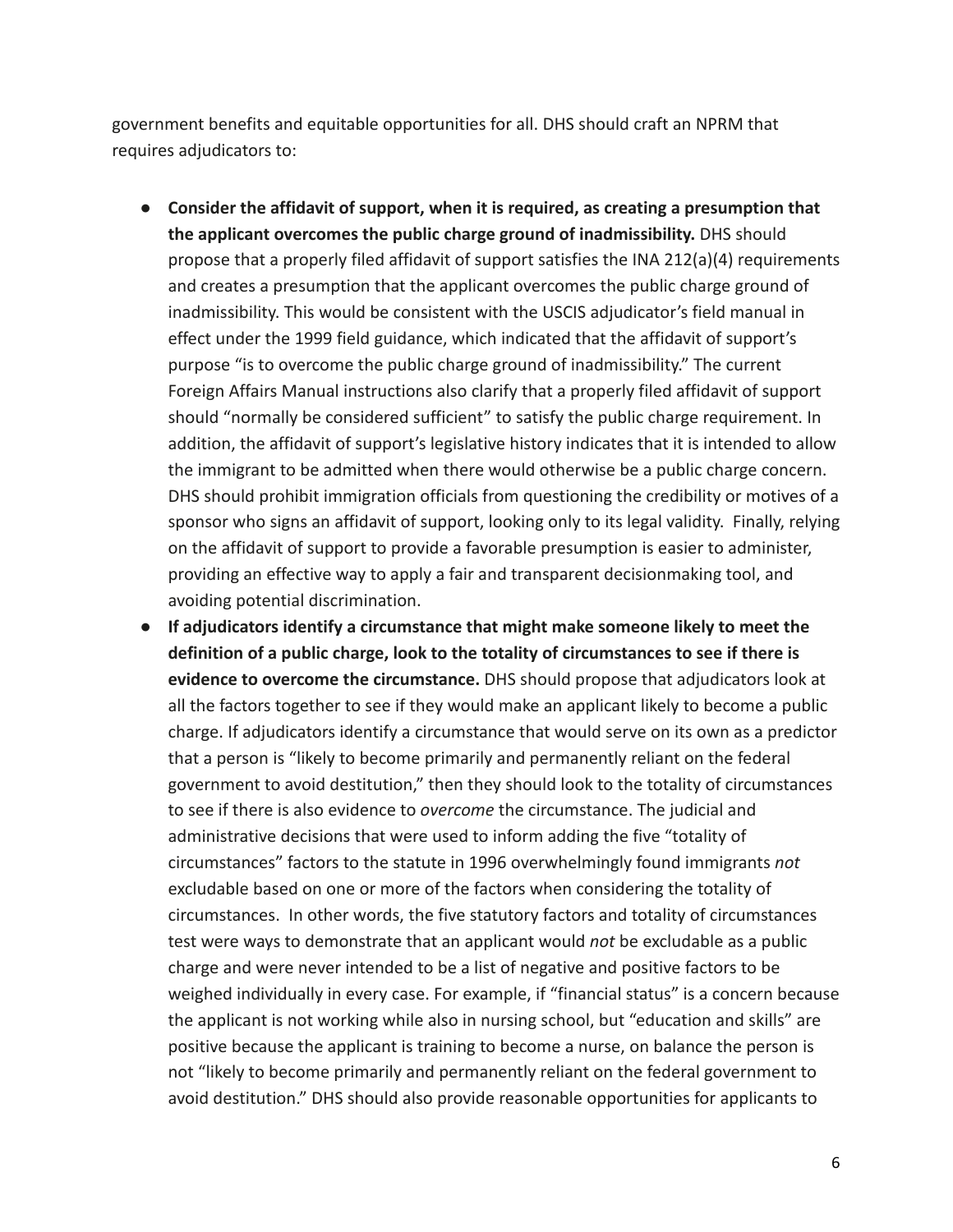address or cure any concerns about the statutory factors, and propose that a properly filed affidavit of support be sufficient to overcome or outweigh any negative factors identified when looking at the factors together.

We urge DHS to move as expeditiously as possible to issue a NPRM and a Final Rule on this topic. The constantly changing public charge policies have led to confusion among many immigrants and their families, contributing to the chilling effect. Publishing a fair and reasonable final rule, as we have recommended here, is the best way to limit this harm.

Sincerely the undersigned,

### **Alabama**

Alabama Food Bank Association

#### **Arizona**

Arizona Center for Economic Progress Arizona Food Bank Network Catholic Coalition for Migrant Justice Uncage & Reunite Families Coalition William E. Morris Institute for Justice

### **Arkansas**

Arkansas Hunger Relief Alliance

#### **California**

Abrazar, Inc. Access California Services ACCESS Reproductive Justice AHRI Center Alameda County Community Food Bank Alliance Medical Center AltaMed Health Services American Academy of Pediatrics, California APLA Health Apoyo Legal Migrante Asociado ALMA Asian Health Services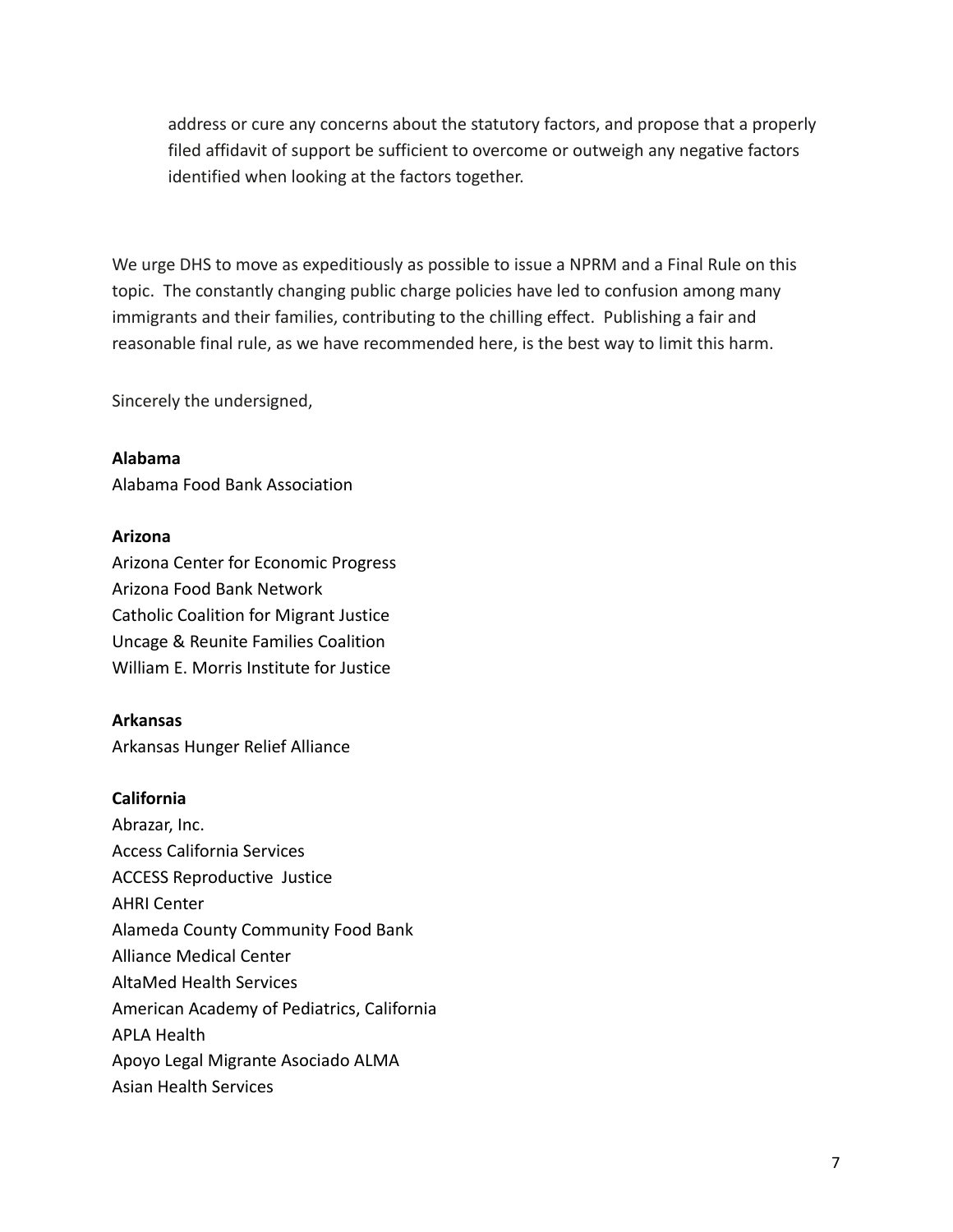- Asian Law Alliance
- Asian Pacific Islander Forward Movement
- Asian Resources, Inc
- Bay Area Legal Aid
- Berkeley Food Network
- Bet Tzedek Legal Services
- Building Skills Partnership
- California American Academy of Pediatrics, Chapter 1
- California American Academy of Pediatrics, Chapter 2
- California Association of Alcohol & Drug Program Executives
- California Association of Food Banks
- California Black Health Network
- The California Endowment
- California Health Care Foundation
- California Immigrant Policy Center
- California Pan-Ethnic Health Network
- California Primary Care Association
- California Rural Legal Assistance Foundation (CRLA Foundation)
- The California Wellness Foundation
- California WIC Association
- Californians Together
- Community Action Partnership of Orange County Food Bank
- Center for Employment Training Immigration and Citizenship Program
- Center for Farmworker Families
- Center of Excellence for Immigrant Child Health and Wellbeing, UCSF Benioff Children's Hospitals
- Central American Resource Center CARECEN- of California
- Central Valley Immigrant Integration Collaborative
- Chicano Federation of San Diego County
- The Children's Partnership
- Clinica Monseñor Oscar A. Romero
- Coalition for Humane Immigrant Rights (CHIRLA)
- Coalition of Orange County Community Health Centers
- Community Clinic Association of Los Angeles County
- Community Clinic Consortium of Contra Costa and Solano
- Community Health Association Inland Southern Region
- Community HousingWorks
- Community Legal Services in East Palo Alto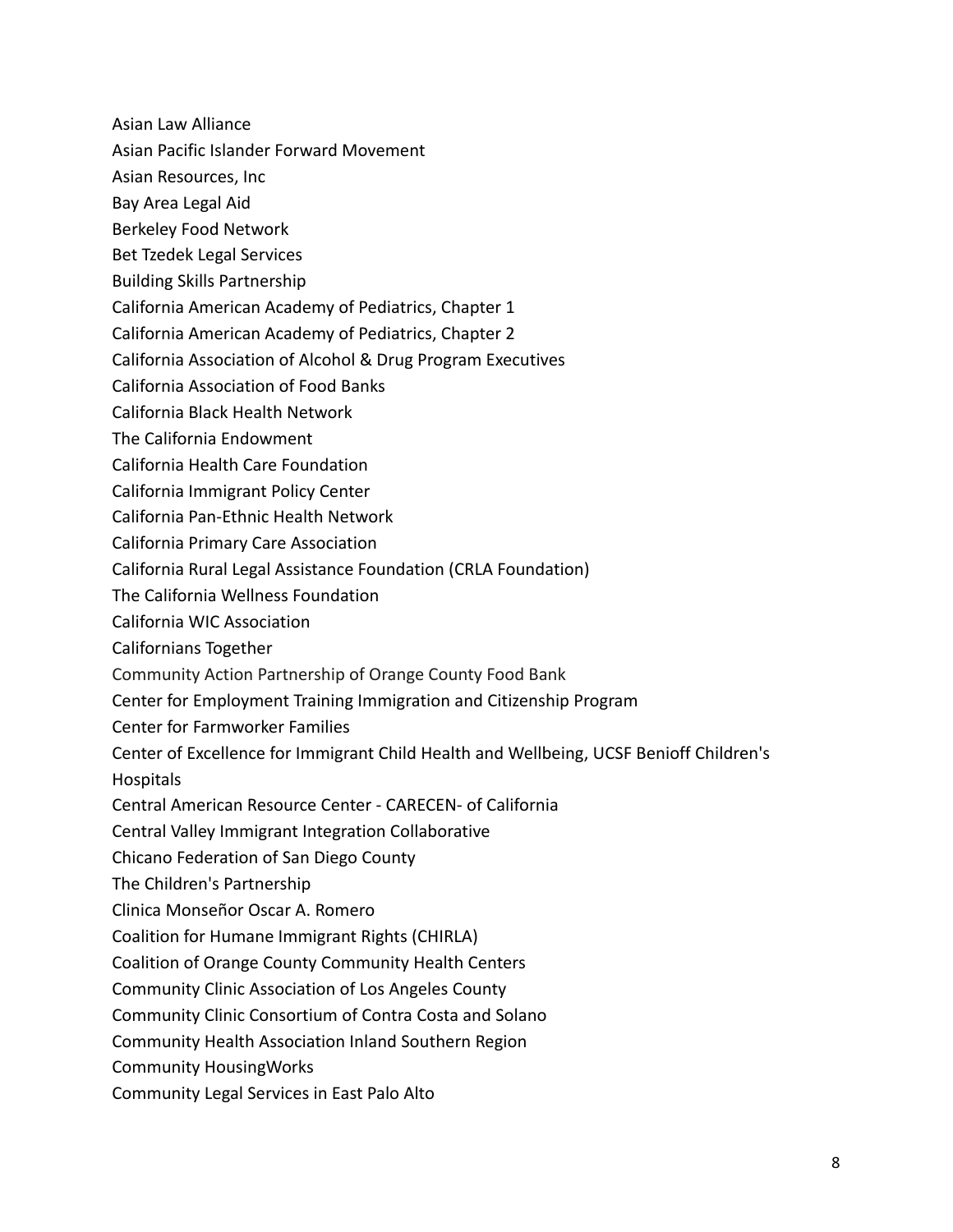- Compass Family Services
- Comprehensive Community Health Centers
- Contra Costa County Board of Supervisors Dist 3
- Contra Costa Immigrant Rights Alliance
- County Welfare Directors Association of California
- Disability Rights Education & Defense Fund
- East Bay Sanctuary Covenant
- Education and Leadership Foundation
- Empowering Pacific Islander Communities (EPIC)
- Equality California
- Faith In The Valley
- Feeding San Diego
- Food Bank of Contra Costa and Solano
- Food For People
- Food Share of Ventura County
- Foodbank of Santa Barbara County

**GLIDE** 

- Golden State Opportunity
- Grantmakers Concerned With Immigrants And Refugees
- Great Public Schools Now
- Greater Napa Valley Fair Housing Center
- Immigrant Defenders Law Center
- Indivisible Ventura
- Inland Coalition for Immigrant Justice
- Jewish Family Service LA
- Jewish Family Service of San Diego
- Korean Community Center of the East Bay
- LA Best Babies Network
- La Clínica de La Raza
- La Hermandad Hank Lacayo Family Centers
- La Maestra Family Clinic, Inc.
- Law Foundation of Silicon Valley
- Legal Aid Society of San Mateo County
- Long Beach Immigrant Rights Coalition
- Los Angeles County Office of Education
- Los Angeles Regional Food Bank
- Mainstreet Moms (MMOB) West Marin County, CA
- Marin Community Clinics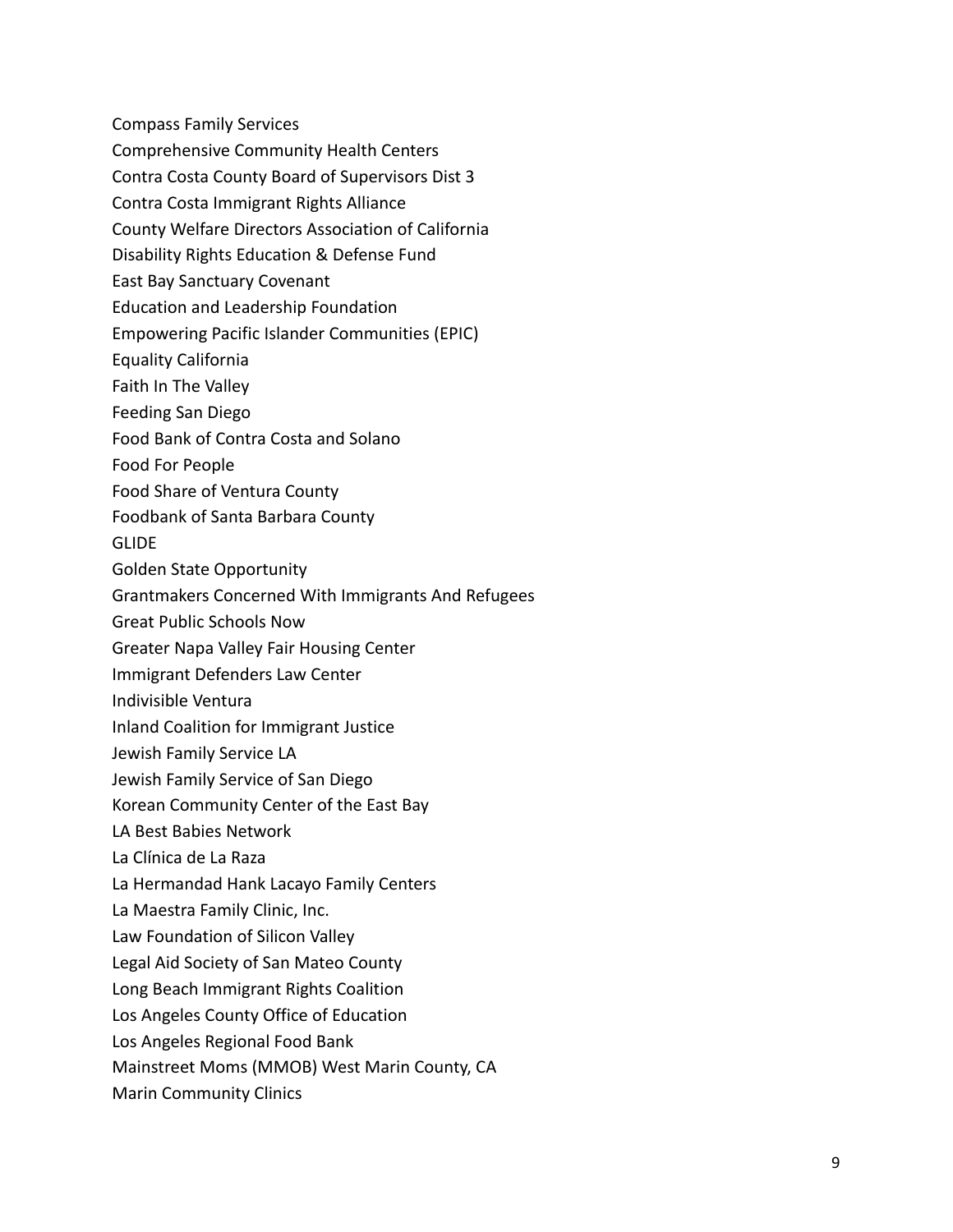- Maternal and Child Health Access
- Mixteco Indigena Community Organizing Project (MICOP)
- Neighborhood Legal Services of Los Angeles County
- North County Health Project, Inc. d.b.a. TrueCare
- North East Medical Services (NEMS)
- Northeast Valley Health Corporation
- Nourish California
- Oasis Legal Services
- One Nation Commission
- Open Door Community Health Centers
- Operation Access
- Orange County Labor Federation, AFL-CIO
- Pars Equality Center
- PICO California
- Public Health Justice Collective
- PUENTE Learning Center
- Raizes Collective
- Redwood Community Health Coalition
- Redwood Empire Food Bank
- San Diego Hunger Coalition
- San Diego Immigrant Rights Consortium
- San Diego Organizing Project (SDOP)
- San Francisco-Marin Food Bank
- Second Harvest Food Bank Orange County
- Second Harvest of Silicon Valley
- South Asian Network
- South Bay People Power
- St. John's Well Child and Family Center
- Sycamores
- Team Hope
- TODEC Legal Center
- The Women's Building
- UCSF Health and Human Rights Initiative
- Unified US Deported Veterans Resource Center / VFP
- Universal Income Project
- Venice Family Clinic
- Vital Immigrant Defense Advocacy and Services
- WECAN Foundation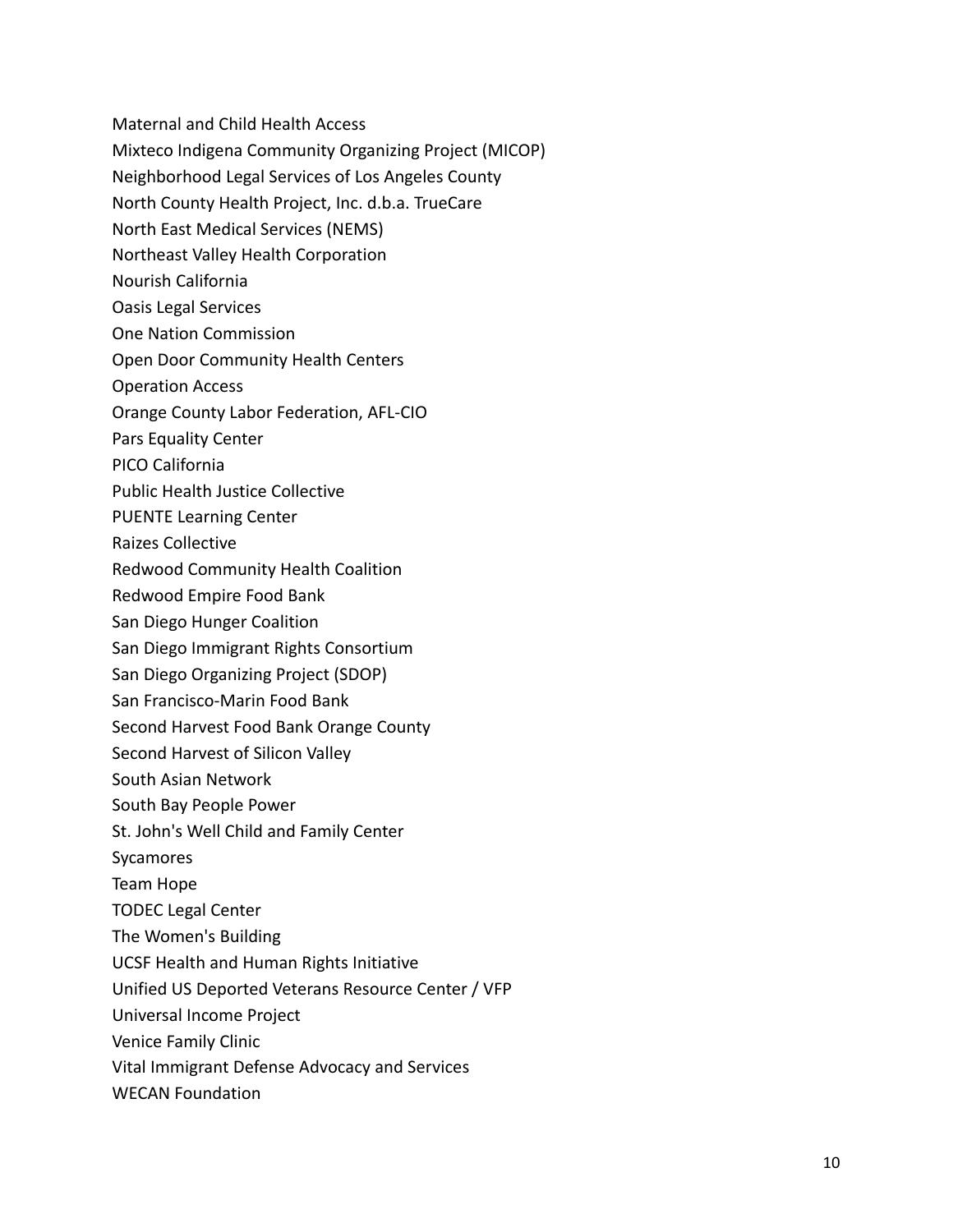West County Health Centers Western Center on Law & Poverty

#### **Colorado**

Clayton Early Learning COLOR Action Fund The Colorado Blueprint to End Hunger Colorado Center on Law and Policy Colorado Children's Campaign Colorado Covering Kids and Families Colorado Fiscal Institute Colorado Immigrant Rights Coalition Colorado Latino Leadership Advocacy and Research Organization The Consortium Food Bank for Larimer County Food Bank of the Rockies GoFarm Hunger Free Colorado Metro Caring Nourish Colorado PASCO Tri-County Health Department UpRoot Colorado

### **Connecticut**

Building One Community Connecticut Foodshare Connecticut Legal Services Connecticut Shoreline Indivisible CT Students for a Dream Greater Hartford Legal Aid Hartford Deportation Defense Khmer Health Advocates New Haven Legal Assistance Association Stratford United Methodist Church Universal Health Care Foundation of Connecticut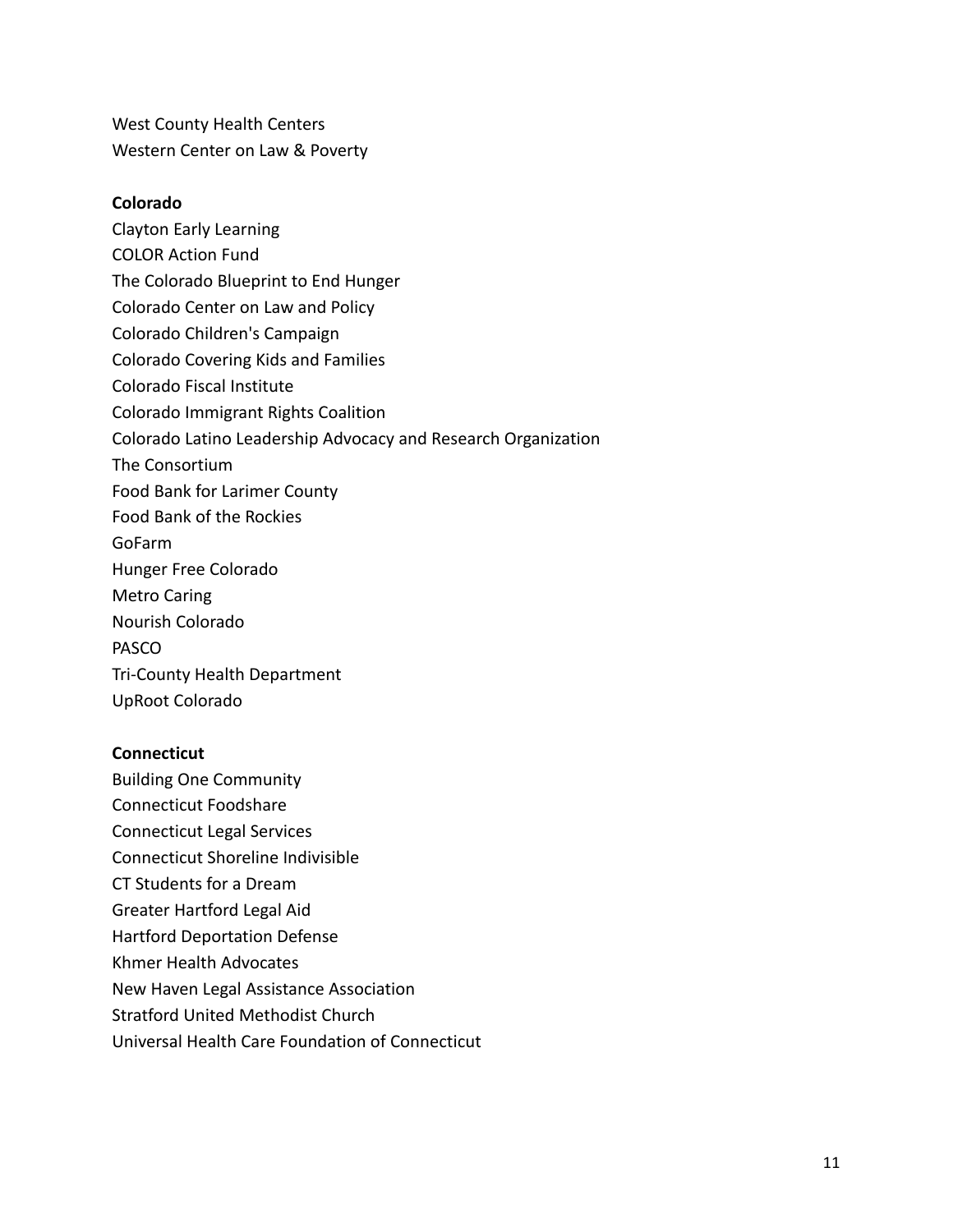### **Delaware**

Community Legal Aid Society, Inc.

## **District of Columbia**

D. C. Hunger Solutions DC Health Benefit Exchange Authority La Clínica Del Pueblo Legal Aid Society of the District of Columbia RESULTS DC/MD

## **Florida**

American Children's Campaign Florida Chapter of the American Academy of Pediatrics Florida Health Justice Project Florida Policy Institute Hispanic Unity of Florida

## **Georgia**

Center For Pan Asian Community Services Georgia Food Bank Association Georgians for a Healthy Future SisterLove Voices for Georgia's Children Women Watch Afrika, Inc.

### **Hawaii**

Hawaii Children's Action Network Hawaii Children's Action Network Speaks! Hawaii Health and Harm Reduction Center Hep Free Hawaii Lana'i Community Health Center

# **Idaho**

Centro de Comunidad y Justicia The Idaho Foodbank

**Illinois** Access Living of Metropolitan Chicago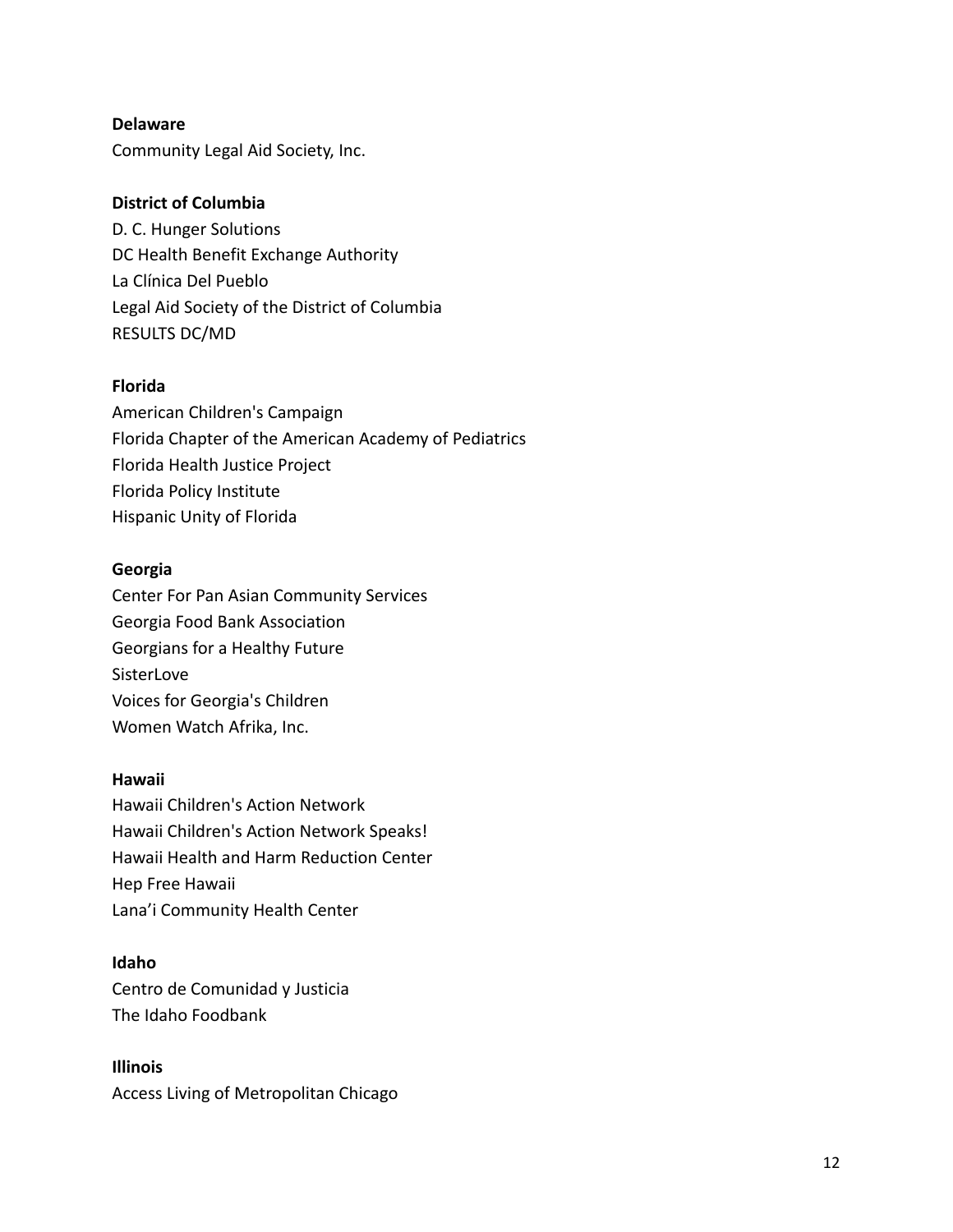ACT Now

- AIDS Foundation Chicago
- Ann and Robert H. Lurie Children's Hospital of Chicago-Uptown
- Catholic Charities of the Archdiocese of Chicago
- Chicago Citywide Literacy Coalition
- Chicago Religious Leadership Network
- Coalition for Immigrant Mental Health
- Cook County Health
- Enlace Chicago
- Erie Family Health Centers
- Esperanza Health Centers
- EverThrive Illinois
- Fox Valley Citizens for Peace & Justice
- Housing Action Illinois
- Interfaith Community for Detained Immigrants
- Illinois Hunger Coalition
- Illinois Public Health Institute
- Lawyer's Committee for Better Housing
- Legal Aid Society of Metropolitan Family Services
- Legal Council for Health Justice
- Lurie Children's Hospital
- National Coalition for Latinxs with Disabilities
- P.A.S.O West Suburban Action Project
- Southwest Organizing Project SWOP
- University YMCA
- University YMCA New American Welcome Center

### **Indiana**

- Fair Housing Center of Central Indiana, Inc.
- Feeding Indiana's Hungry
- Immigrant Welcome Center
- Indiana Institute for Working Families
- Indiana Justice Project
- Indy Hunger Network
- Marion County Commission on Youth, Inc. (MCCOY)

#### **Iowa**

Center for Worker Justice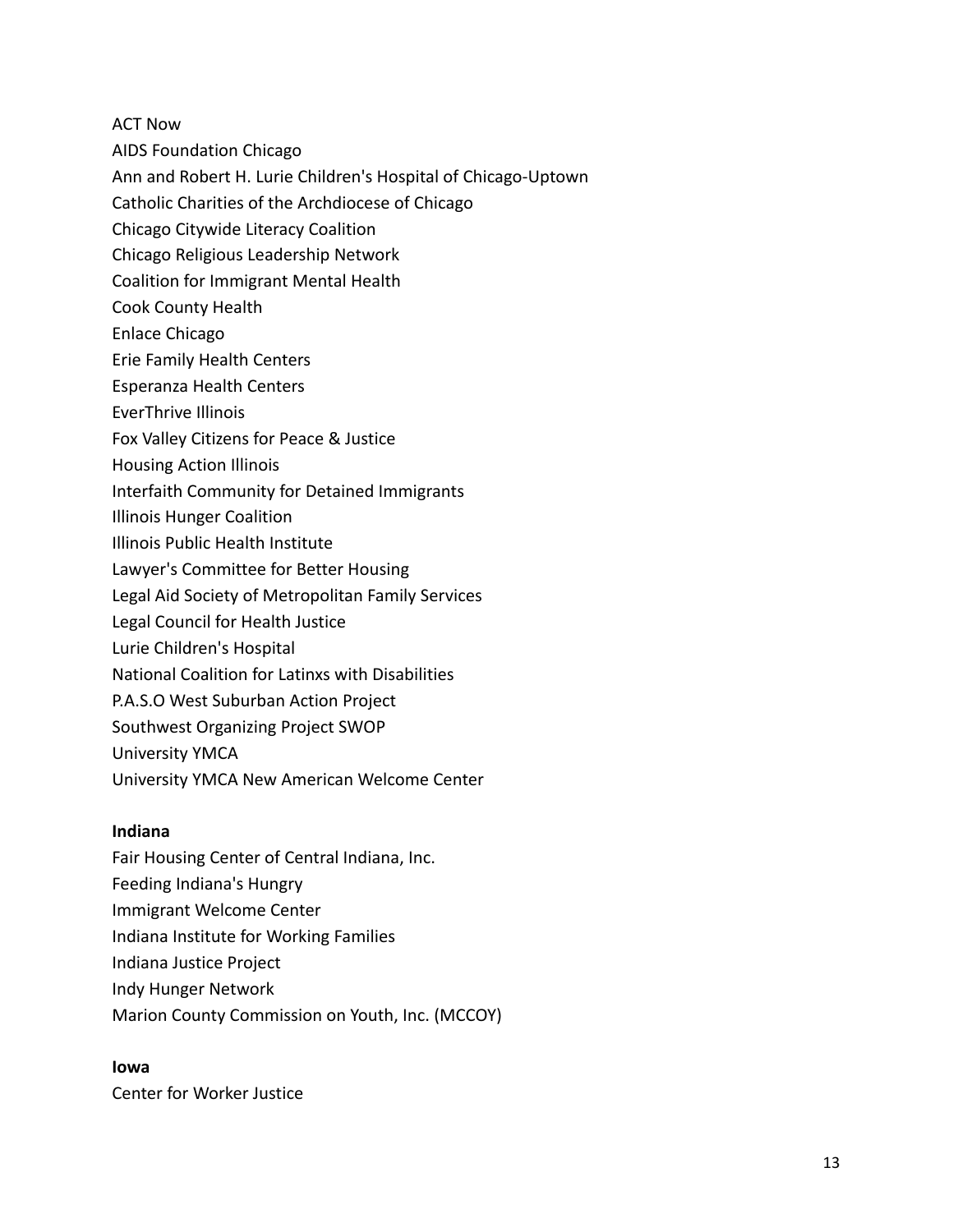### Common Good Iowa

### **Kansas**

El Centro Inc. Kansas Action for Children

## **Kentucky**

Kentucky Equal Justice Center Kentucky Voices for Health

#### **Louisiana**

Louisiana Advocates for Immigrants in Detention Louisiana Budget Project Louisiana Partnership for Children and Families

### **Maine**

Congregation Bet Ha'am Gateway Community Services Maine Immigrant Legal Advocacy Project Maine Business Immigration Coalition Maine Equal Justice Maine Immigrants Rights Coalition Maine Multicultural Center Maine Primary Care Association Preble Street Maine Hunger Initiative Welcoming the Stranger

### **Maryland**

CASA Catholic Legal Immigration Network, Inc. Community Support Services, Inc. Direct Support for Immigrants Jubilee Association of Maryland Maryland Hunger Solutions The Parents' Place of MD Public Justice Center SEEC Takoma Park Mobilization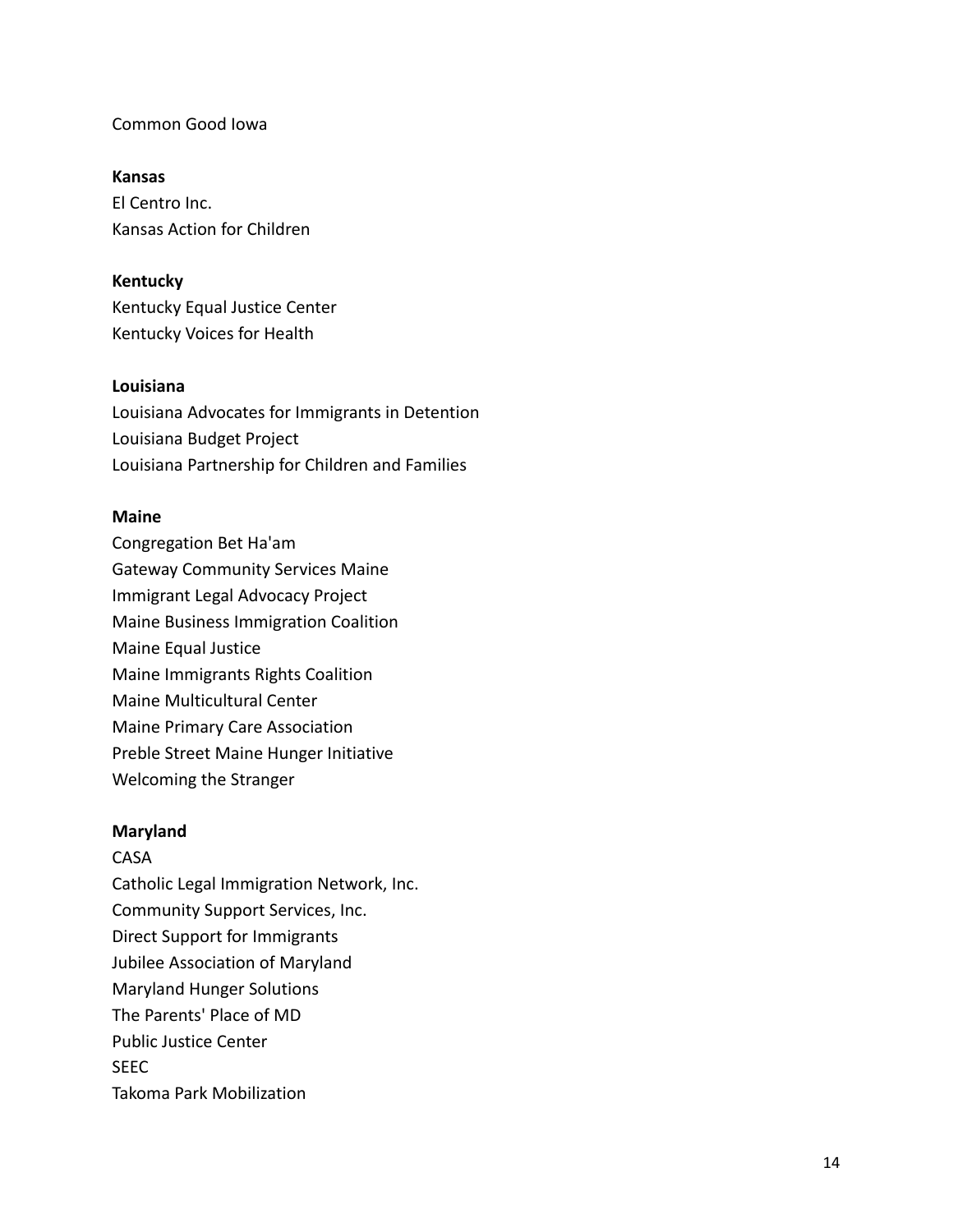### **Massachusetts**

Ascentria Care Alliance, Immigration Legal Assistance Program

- Boston Area Rape Crisis Center
- Boston Medical Center
- Boston University Immigrants' Rights and Human Trafficking Program
- Cambridge Health Alliance
- Catholic Charities Boston
- Catholic Social Services
- Central West Justice Center
- Charles River Community Health
- Children's HealthWatch
- Children's Law Center of Massachusetts
- Community Action Agency of Somerville, Inc.
- Community Economic Development Center
- Conference of Boston Teaching Hospitals
- Dana-Farber Cancer Institute
- De Novo Center for Justice and Healing
- DOVE (DOmestic Violence Ended), Inc.
- Essex County Community Organization (ECCO)
- The Food Bank of Western Massachusetts
- The Greater Boston Food Bank
- Greater Boston Legal Services
- Greater Lawrence Community Action Council
- Haitian-Americans United, Inc.
- Harbor Health Services Inc
- Healing Abuse Working for Change
- Health Care For All
- Health Law Advocates
- Jewish Family & Children's Service Greater Boston
- Justice Center of Southeast Massachusetts
- JVS Boston
- Lynn Community Health Center
- Mass General Brigham
- Massachusetts Advocates for Children
- Massachusetts Coalition for the Homeless
- Massachusetts Councils on Aging
- Massachusetts Immigrant and Refugee Advocacy Coalition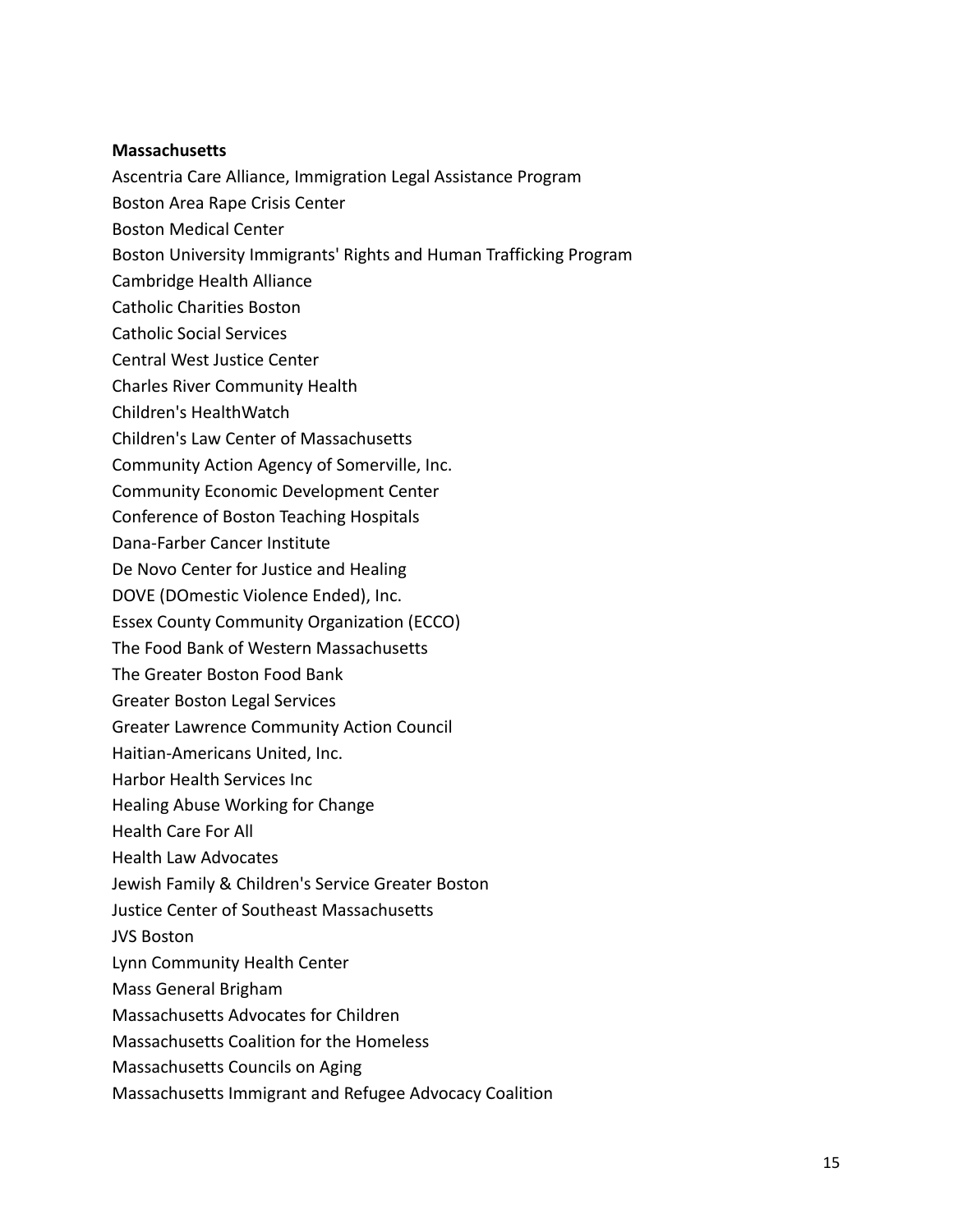- Massachusetts Law Reform Institute Massachusetts Senior Action Council Maverick Landing Community Services MetroWest Legal Services Northeast Justice Center Northeastern University School of Law Immigrant Justice Clinic Political Asylum Immigration Representation (PAIR) Project Project Bread The Right to Immigration Institute The Second Step South Cove Community Health Center Stavros True Alliance Center, Inc. UMass Memorial Health United Way of Massachusetts Bay and Merrimack Valley **Wellforce**
- Worcester County Food Bank, Inc.

## **Michigan**

- 18 Million Rising
- African Bureau of Immigration and Social Affairs (ABISA)
- ACCESS
- ACLU of Michigan
- Berrien Immigrant Solidarity Network
- Caribbean Community Service Center (CCSC)
- Center for Civil Justice
- Congress of Communities
- Detroit Hispanic Development Corporation
- El Concilio/Hispanic American Council Inc
- Food Gatherers
- Justice for Our Neighbors Michigan
- MI ALMA
- Michigan Coalition to End Domestic & Sexual Violence
- Michigan Department of Civil Rights
- Michigan Immigrant Rights Center
- Michigan League for Public Policy
- Noor's Heaven of West Michigan Services الخيرية نور جنة جمعية
- Southwest Detroit Immigrant and Refugee Center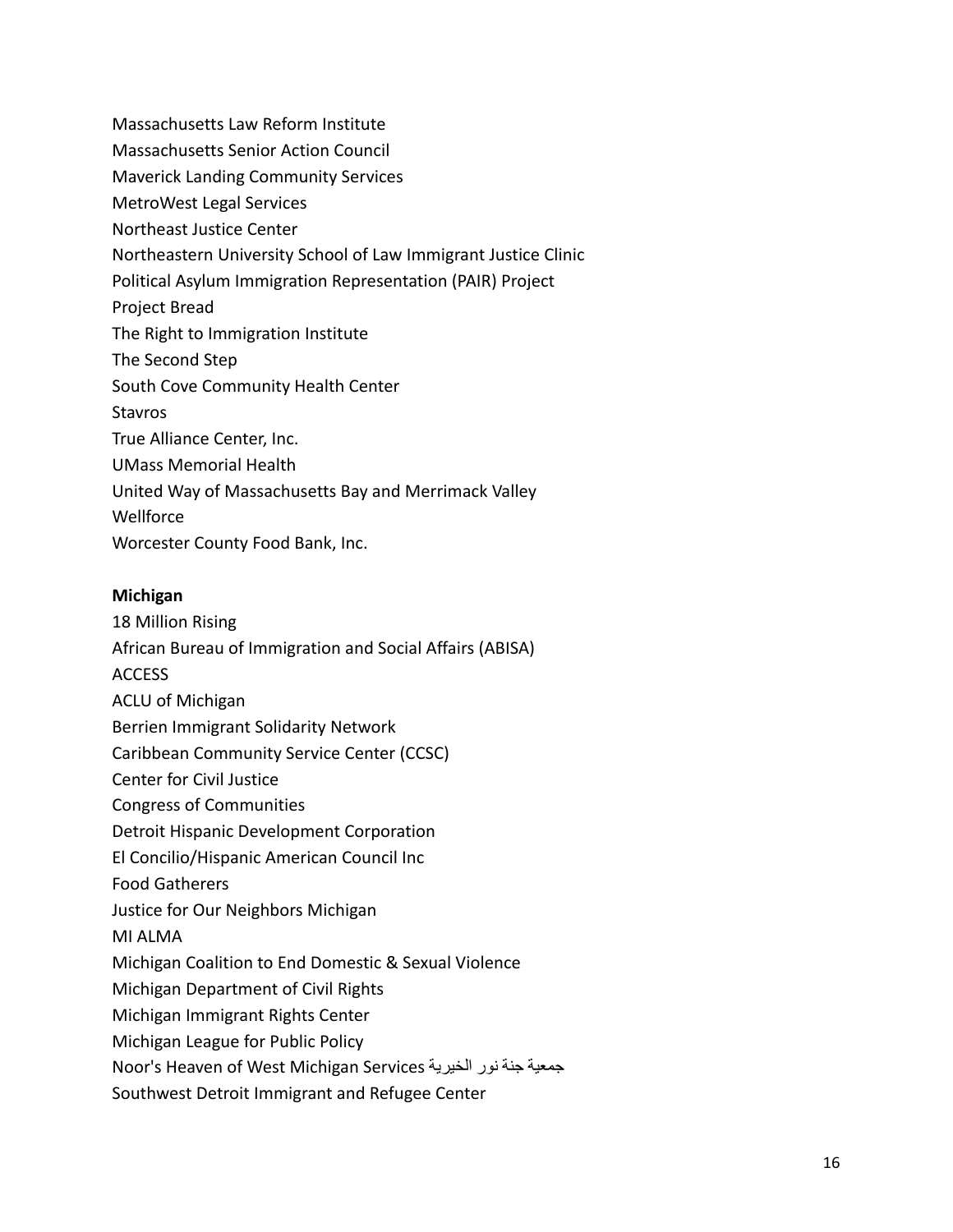Strangers No Longer United Way of Washtenaw County University of Detroit Mercy Law Immigration Clinic Voces Washtenaw Food Policy Council Washtenaw Health Plan Washtenaw Housing Alliance Washtenaw Interfaith Coalition for Immigrant Rights

#### **Minnesota**

- The Aliveness Project
- Comunidades Latinas Unidas en Servicio
- Fasting For Friends
- The Food Group
- Health Access MN
- Hennepin County
- Hennepin Healthcare System
- Hunger Solutions Minnesota
- Immigrant Law Center of MInnesota
- Jewish Family and Children's Service of Minneapolis
- Legal Services Advocacy Project
- Mid Minnesota Legal Aid
- Minnesota Budget Project
- Neighborhood House
- Second Harvest Heartland
- TakeAction Minnesota
- Twin Cities Medical Society

#### **Mississippi**

El Pueblo Mississippi Center for Justice Mississippi Immigrants Rights Alliance

#### **Missouri**

Legal Services of Eastern Missouri

**Nebraska** Nebraska Appleseed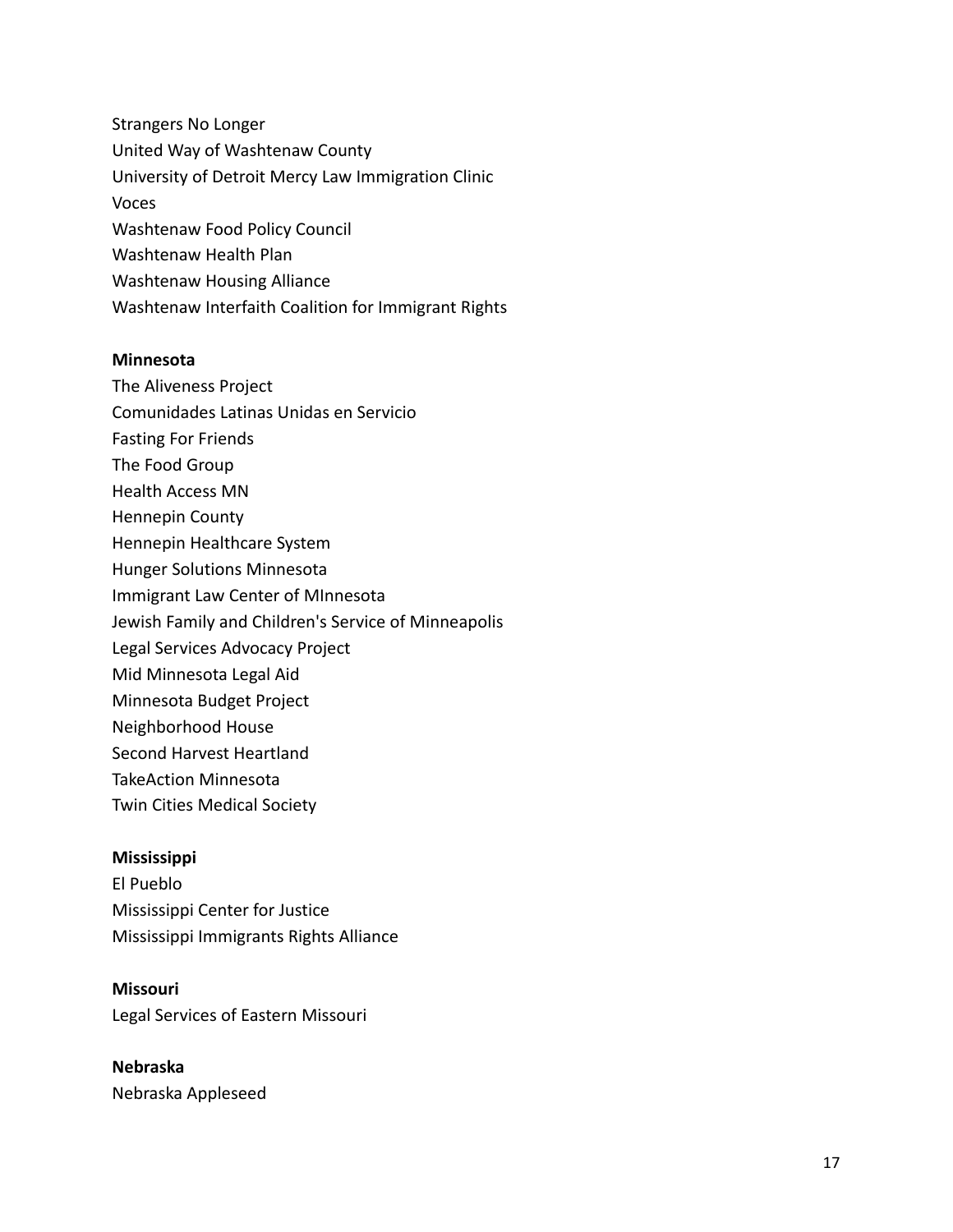### **Nevada**

Children's Advocacy Alliance Food Bank of Northern Nevada Nevada Chapter, American Academy of Pediatrics Nevada Free Taxes Coalition Silver State Equality Three Square Food Bank

#### **New Hampshire**

NH Legal Assistance

#### **New Jersey**

Disability Rights New Jersey Latino Action Network Foundation Legal Services of New Jersey New Jersey Citizen Action New Jersey Policy Perspective

#### **New Mexico**

New Mexico Center on Law and Poverty New Mexico Voices for Children

### **New York**

Academy of Medical & Public Health Services African Services Committee Arab-American Family Support Center Care For the Homeless Catholic Charities Community Services, NY / Immigrant and Refugee Services Center for the Integration and Advancement of New Americans, Inc. (CIANA) Chhaya Community Development Corporation Chinese-American Planning Council (CPC) Coalition for Asian American Children and Families Committee for Hispanic Children & Families (CHCF) Community Service Society of New York Emerald Isle Immigration Center Empire Justice Center Families for Freedom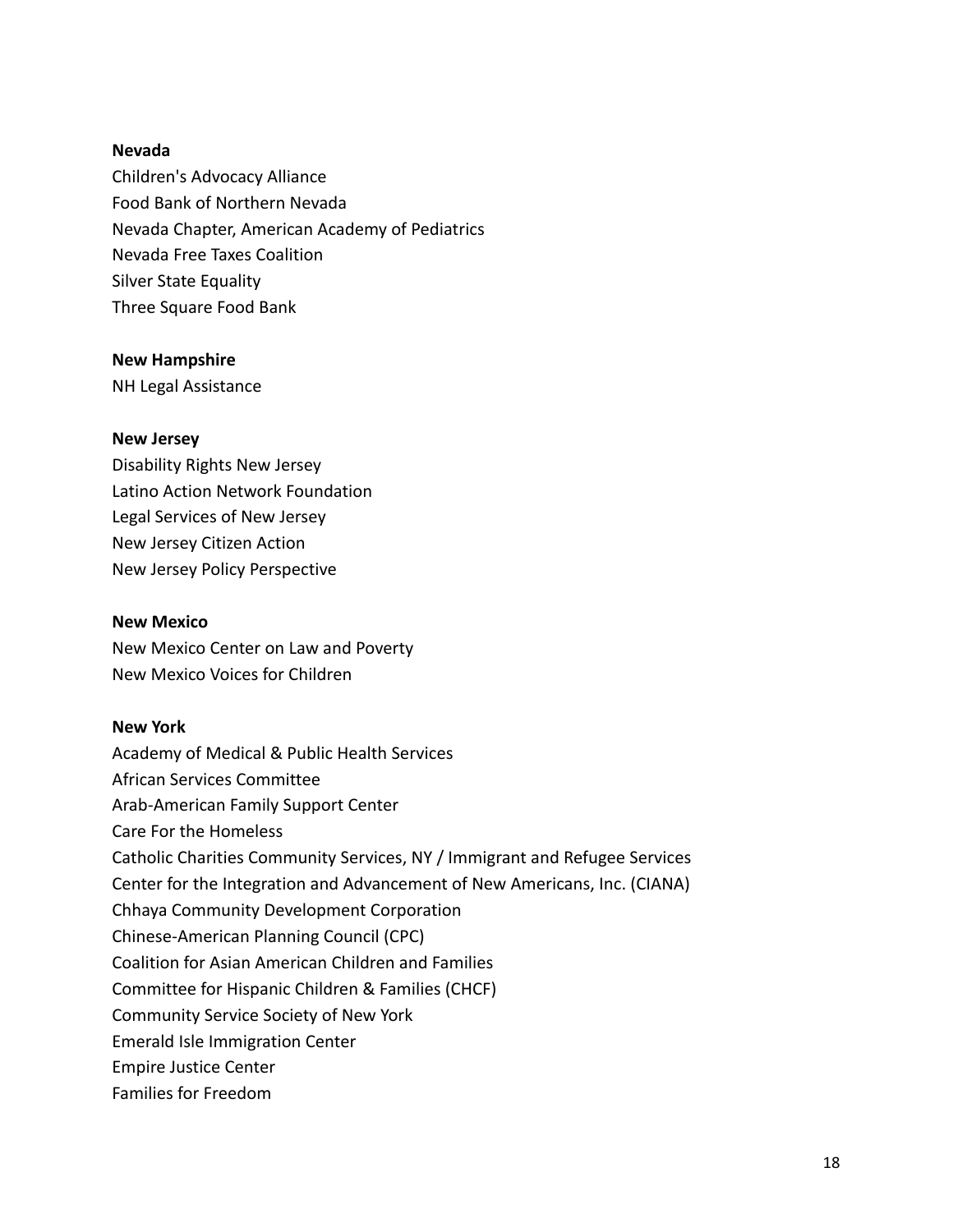Garra - Cidadão Global, Global Citizen, Inc. Health Care For All New York Henry Street Settlement India Home International Refugee Assistance Project (IRAP) Japanese American Social Services, Inc. (JASSI) LAAL LatinoJustice PRLDEF The Legal Aid Society The Legal Project Make the Road New York MinKwon Center for Community Action New York Immigration Coalition New York Justice for Our Neighbors, Inc. New York Lawyers for the Public Interest Urban Health Plan's Plaza del Sol Family Health Center Sakhi for South Asian Women Saratoga Immigration Coalition South Asian Youth Action

### **North Carolina**

Charlotte Center for Legal Advocacy El Vínculo Hispano / Hispanic Liaison NC Child North Carolina Justice Center Student Action with Farmworkers

### **Ohio**

Advocates for Basic Legal Equality, Inc. (ABLE) Advocating Opportunity Legal Aid Society of Cleveland Legal Aid Society of Columbus Mid-Ohio Food Collective

### **Oklahoma**

Community food Bank of Eastern Oklahoma Immigration Center at Western Oaks Oklahoma Policy Institute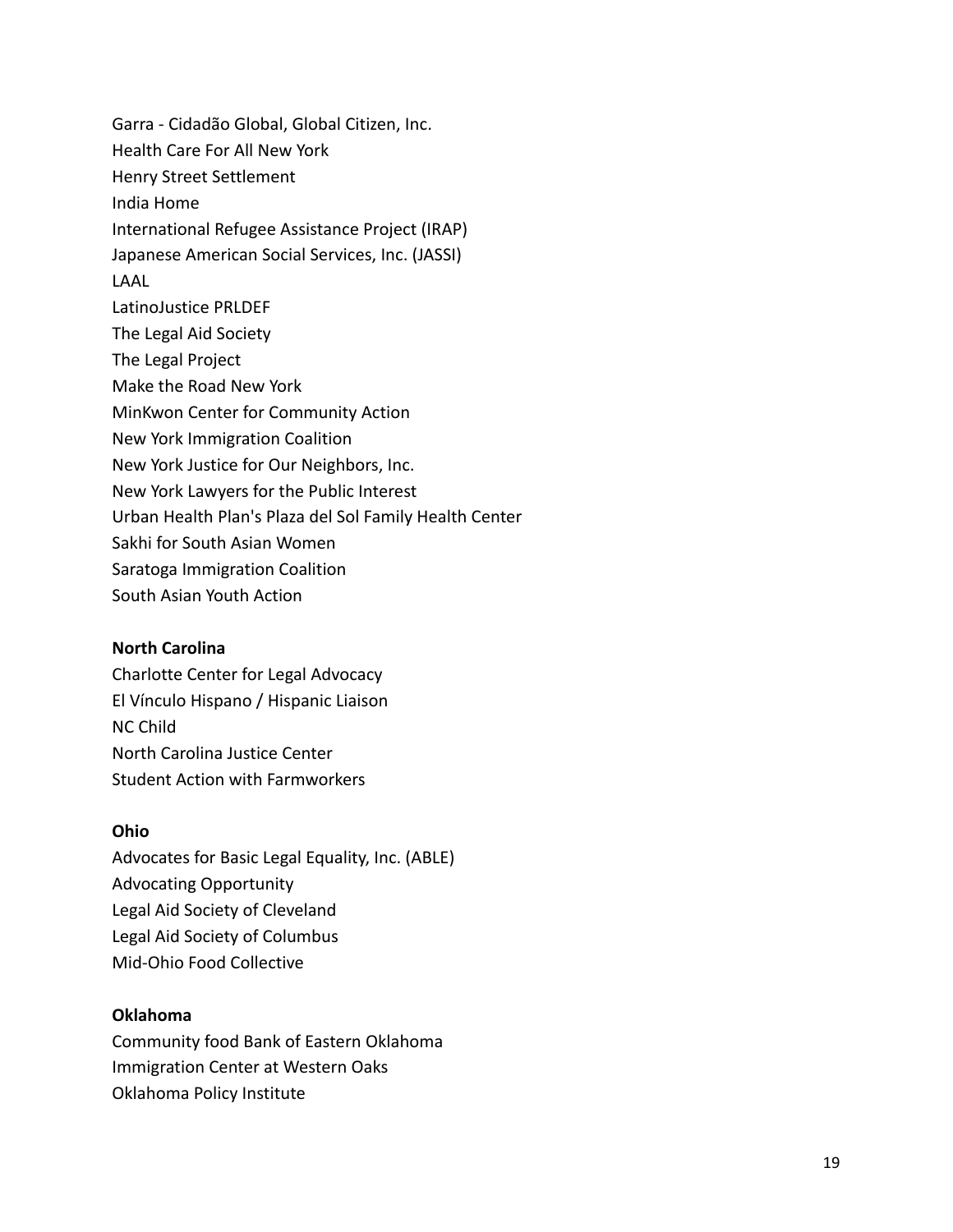Regional Food Bank of Oklahoma Vision Weavers Consulting, LLC

#### **Oregon**

Oregon Center for Public Policy Oregon Food Bank Our Children Oregon Partners for a Hunger-Free Oregon

#### **Pennsylvania**

Casa San Jose Community Justice Project Community Legal Services of Philadelphia Greater Philadelphia Coalition Against Hunger HIAS and Council Migration Services of Philadelphia DBA HIAS PA Just Harvest Nationalities Service Center Pennsylvania Council of Churches Pennsylvania Health Access Network Pennsylvania Health Law Project Philadelphia Health Partnership

### **Rhode Island**

The Economic Progress Institute Immigrant Coalition of Rhode Island Protect Our Healthcare Coalition RI Rhode Island Community Food Bank Rhode Island Health Center Association

### **South Carolina**

Center for Community Health Alignment S.C. Appleseed Legal Justice Center South Carolina Chapter of the American Academy of Pediatrics

#### **Tennessee**

Tennessee Immigrant & Refugee Rights Coalition Tennessee Justice Center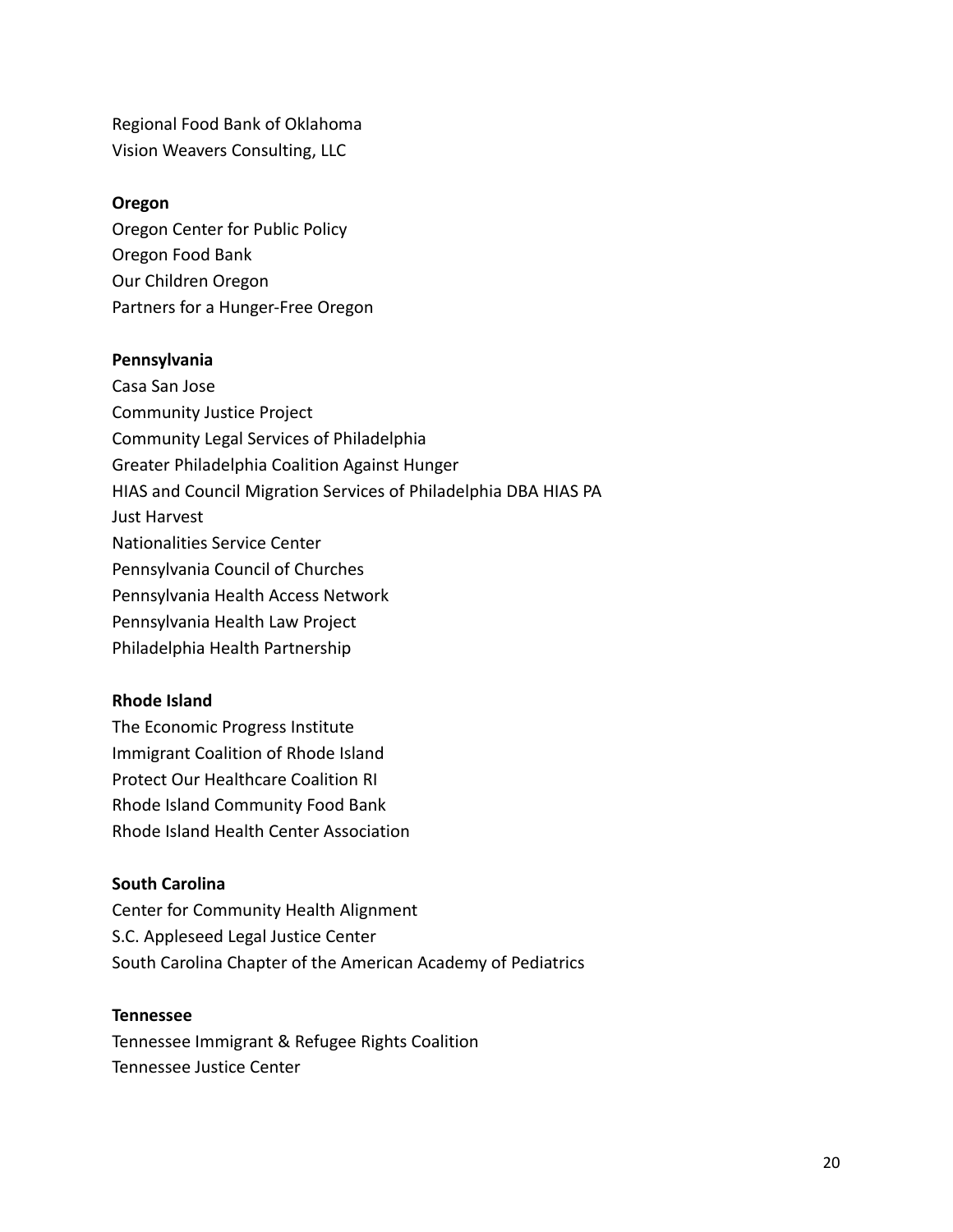## **Texas**

Border Network for Human Rights

Children at Risk

Community for Children, Inc.

- Daya Inc.
- Every Texan
- Feeding Texas (Texas Food Bank Network)
- FIND Food Bank
- Food Bank of the Rio Grande Valley, Inc.
- Harris Health System
- The Health Collaborative
- Houston Food Bank
- Houston Immigration Legal Services Collaborative
- Human Rights Initiative of North Texas
- International Valley Health Institute
- Justice for Our Neighbors El Paso
- La Fe Policy Research and Education Center
- Mayor's Office, City of Houston
- Opening Doors International Services
- Puentes de Cristo
- Proyecto Azteca
- Proyecto Juan Diego Inc.,
- RITA-Reform Immigration for Texas Alliance
- San Antonio Food Bank
- Texas Parent to Parent
- VELA
- Woori Juntos

# **Utah**

University of Utah Health Plans Utah Health Policy Project Utahns Against Hunger Voices for Utah Children

# **Vermont**

The Office of the Health Care Advocate, Vermont Legal Aid

# **Virginia**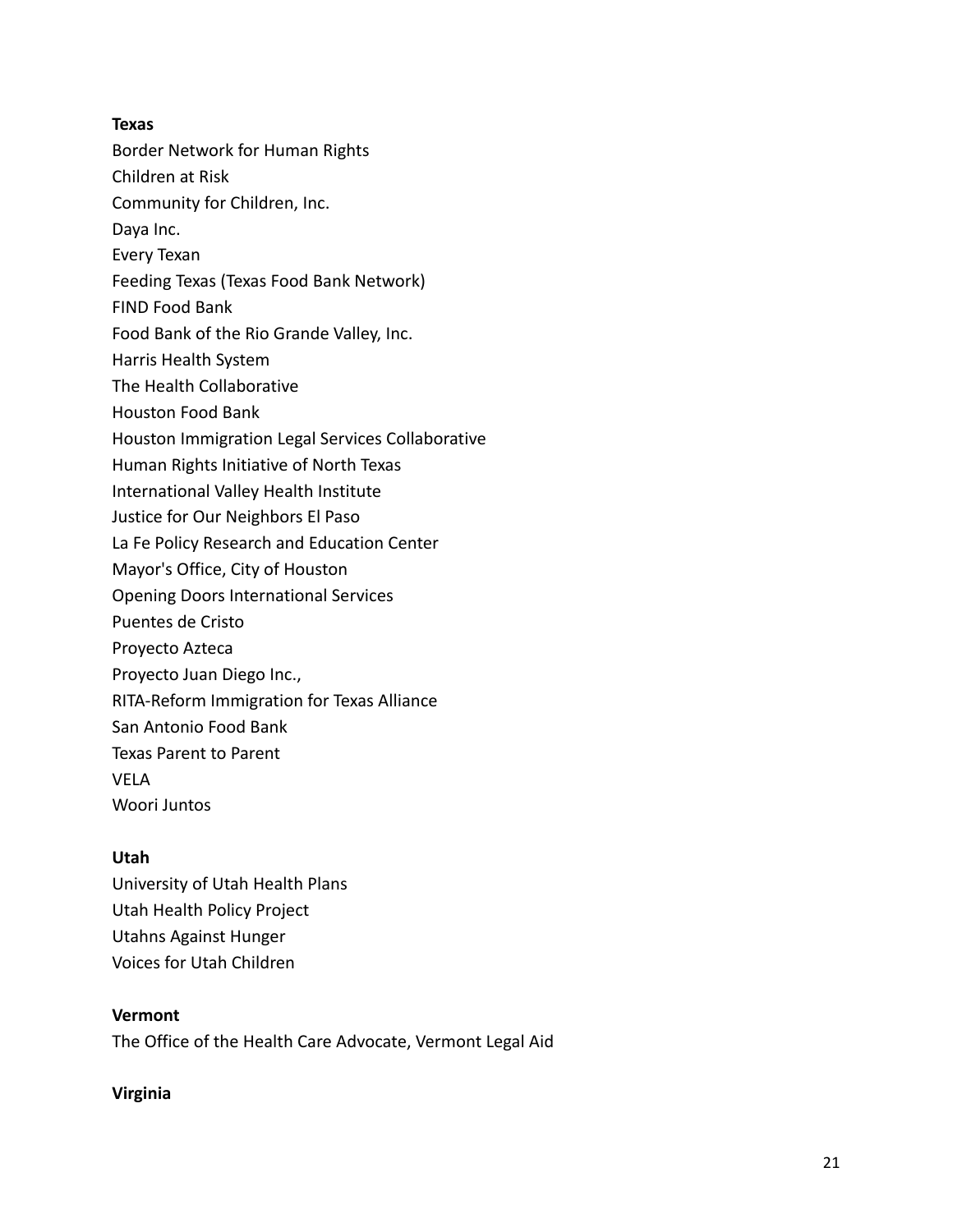ACLU People Power Fairfax Legal Aid Justice Center Virginia Poverty Law Center

#### **Washington**

- Anti-Hunger & Nutrition Coalition
- City of Seattle Office of Immigrant and Refugee Affairs
- Columbia Legal Services
- Community Health Network of Washington
- Community Health Plan of Washington
- Entre Hermanos
- Hispanic Business/Professional Association
- International Community Health Services
- Islamic Civic Engagement Project
- Kitsap Immigrant Assistance Center
- Legal Voice
- Northwest Harvest
- Northwest Health Law Advocates
- Northwest Immigrant Rights Project
- Northwest Regional Primary Care Association
- OneAmerica
- Pacific Islander Community Association of WA
- Planned Parenthood Of Greater Washington Of North Idaho
- Sea Mar Community Health Centers
- Seattle Immigrant Rights Action Group
- Shearwater Law PLLC
- Spokane Immigrant Rights Coalition
- Tri-Cities Community Health
- Washington State Department of Social and Health Services

### **West Virginia**

West Virginians for Affordable Health Care West Virginia Health Care for All West Virginia Center on Budget and Policy

#### **Wisconsin**

Feeding America Eastern Wisconsin Hunger Task Force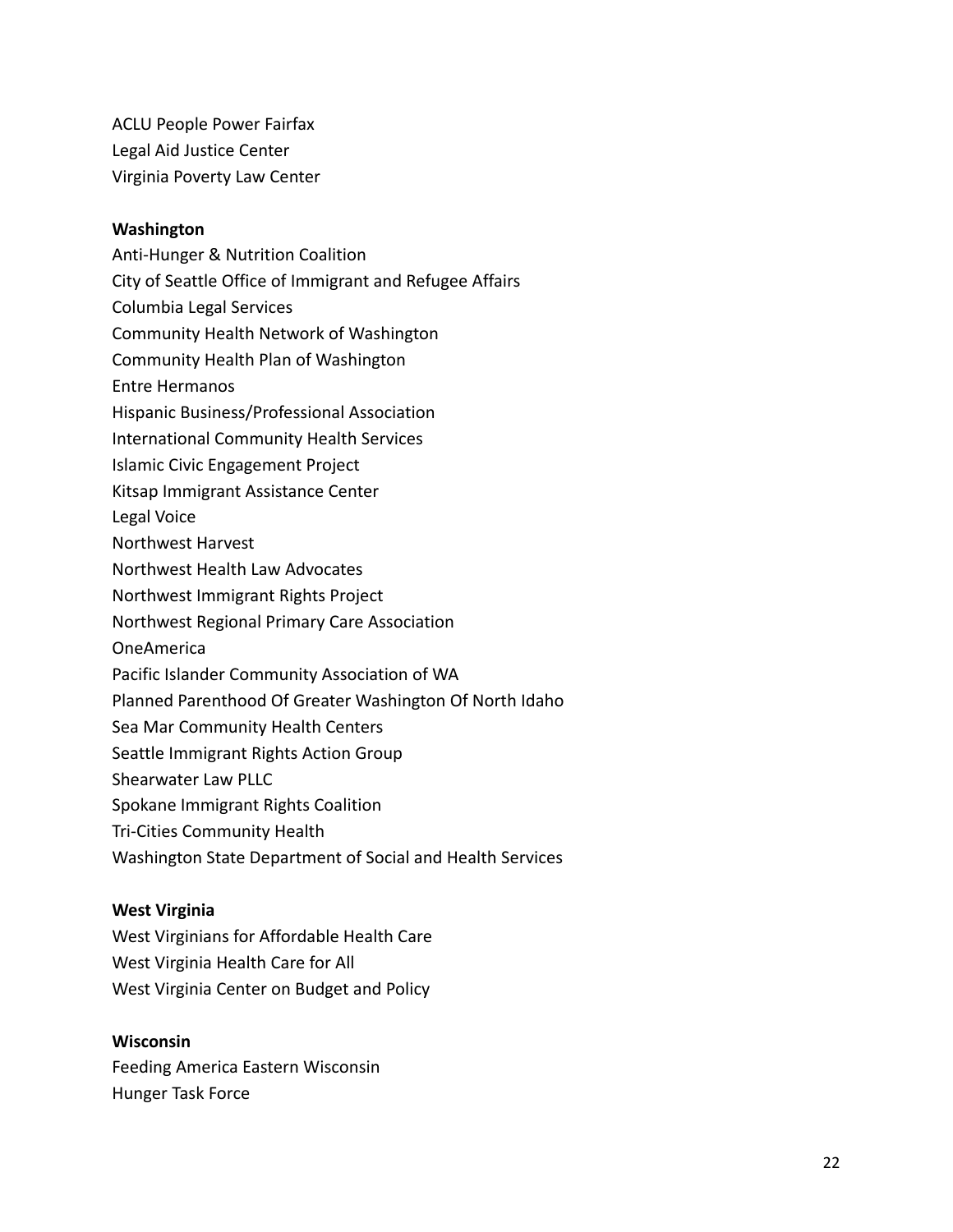Kids Forward

**Wyoming** Immigrant Hope - Wyoming Idaho

## **National**

- ACA Consumer Advocacy
- Advocates for Better Children's Diets
- African Communities Together
- AFL-CIO
- AIDS Alliance for Women, Infants, Children, Youth & Families
- Alianza Nacional de Campesinas
- America's Essential Hospitals
- American Academy of Pediatrics
- American College of Physicians
- American Federation of State, County and Municipal Employees (AFSCME)
- American Federation of Teachers
- American Immigration Council
- American Immigration Lawyers Association
- American Public Health Association
- Asian & Pacific Islander American Health Forum (APIAHF)
- Asian American Legal Defense and Education Fund (AALDEF)
- Asian Pacific American Labor Alliance, AFL-CIO
- Asian Pacific Institute on Gender-Based Violence
- Association of Asian Pacific Community Health Organizations (AAPCHO)
- Association of Farmworker Opportunity Programs
- Be a Hero Fund
- Bread for the World
- Center for American Progress
- Center for Gender & Refugee Studies
- Center for Health Law and Policy Innovation of Harvard Law School
- Center for Law and Social Policy (CLASP)
- Center for Science in the Public Interest
- Center for the Study of Social Policy
- Center for Victims of Torture
- Children's Defense Fund
- Christian Reformed Church Office of Social Justice
- Church World Service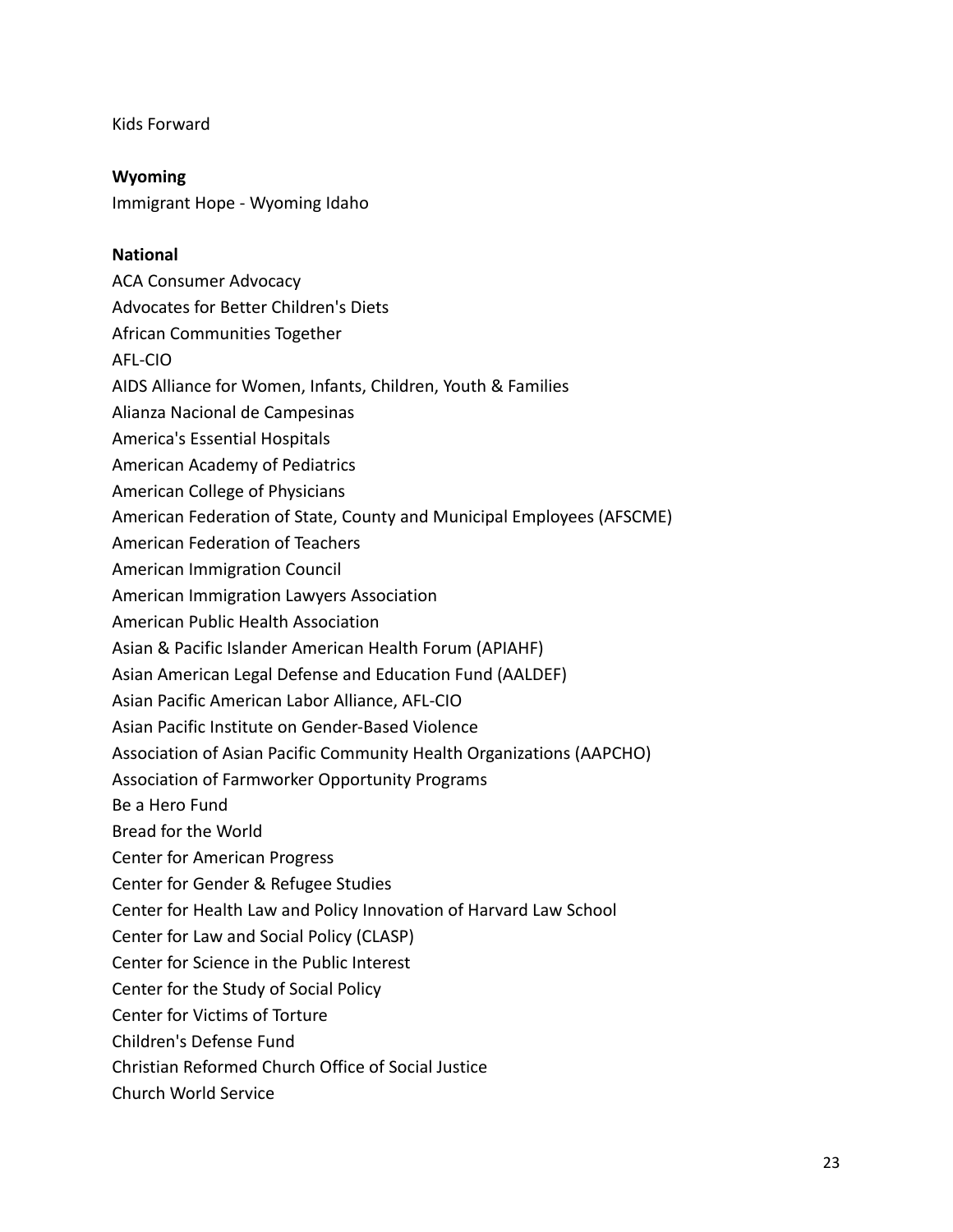Coalition on Human Needs

- Community Catalyst
- The Coelho Center for Disability Law, Policy and Innovation
- Disciples Refugee & Immigration Ministries
- Economic Mobility Pathways (EMPath)
- Evelyn and Walter Haas, Jr. Fund
- Faith in Action
- Faith in Public Life
- Families USA
- Family Voices
- Farmworker Justice
- Feeding America
- First Focus on Children
- Food Research & Action Center
- Franciscan Action Network
- Freedom Network USA
- Futures Without Violence
- Georgetown Center on Poverty and Inequality
- Georgetown University Center for Children and Families
- The Gerontological Society of America
- Guttmacher Institute
- Hispanic Federation
- Holy Spirit Missionary Sisters, USA-JPIC
- ideas42
- Immigrant Legal Resource Center
- Immigration Hub
- Justice in Aging
- Kids in Need of Defense (KIND)
- League of Women Voters of the United States
- The Leukemia & Lymphoma Society
- Lutheran Immigration and Refugee Service
- Maryknoll Office for Global Concerns
- MAZON: A Jewish Response to Hunger
- Migrant Clinicians Network
- MLPB, a fiscally sponsored program of TSNE MissionWorks
- MomsRising/MamásConPoder
- National Alliance of State & Territorial AIDS Directors (NASTAD)
- National Association for Children's Behavioral Health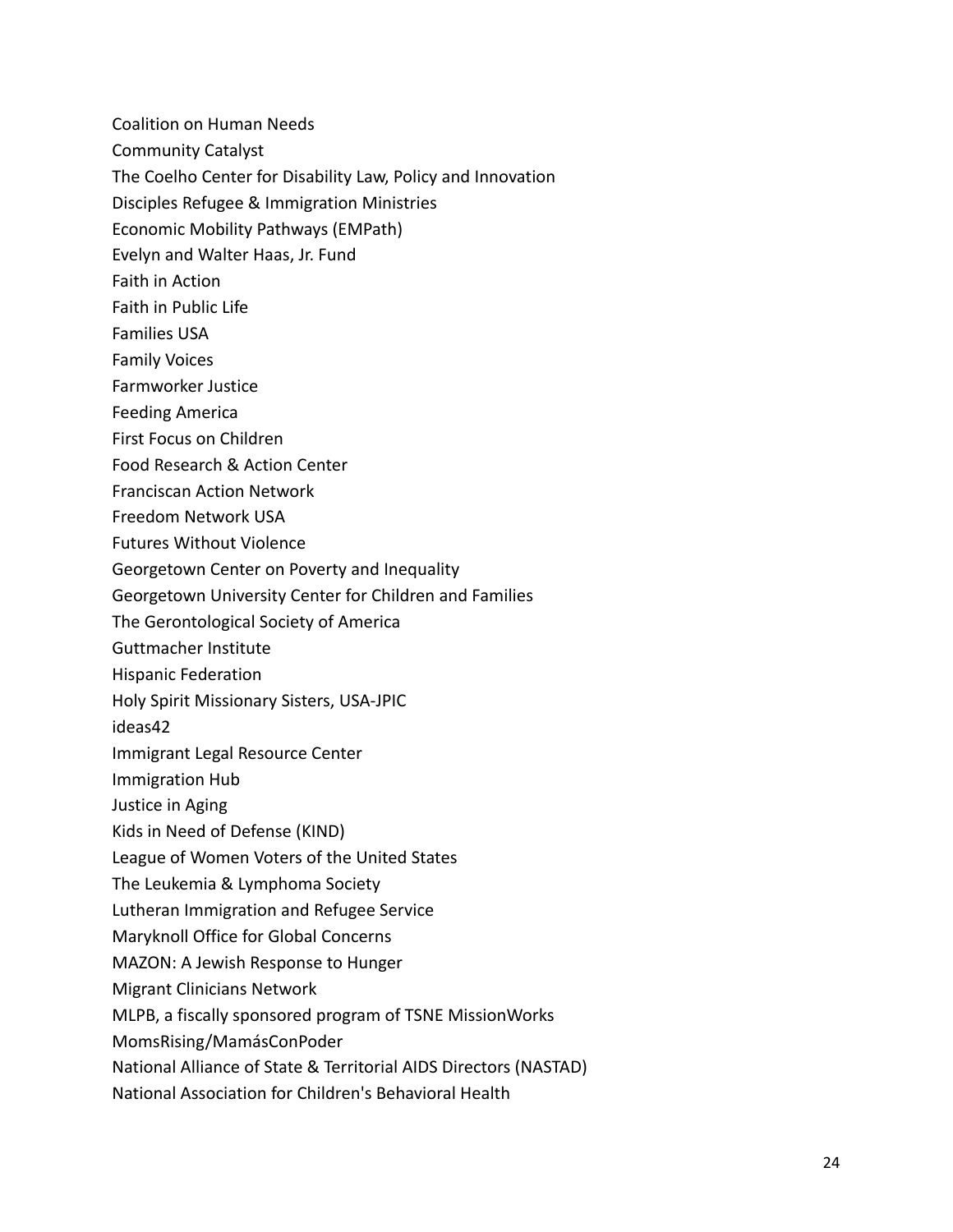- National Association of Councils on Developmental Disabilities
- National Association for the Education of Young Children
- National Association of Pediatric Nurse Practitioners
- National Center for Law and Economic Justice
- National Community Action Partnership
- National Consumers League
- National Council of Asian Pacific Americans
- National Council of Jewish Women
- National Council on Aging
- National Domestic Workers Alliance
- National Education Association
- National Employment Law Project
- National Family Planning & Reproductive Health Association
- National Health Law Program
- National Hispanic Medical Association
- National Housing Law Project
- National Immigration Law Center
- National Immigration Litigation Alliance
- National Justice for Our Neighbors
- National Latina Institute for Reproductive Justice
- National Low Income Housing Coalition
- National Network for Arab American Communities (NNAAC)
- National Network for Immigrant and Refugee Rights
- National Partnership for Women & Families
- National Women's Law Center
- National Working Positive Coalition
- NETWORK Lobby for Catholic Social Justice
- Network of Jewish Human Service Agencies
- ParentsTogether Action
- Partnership for America's Children
- Physicians for Reproductive Health
- PIVOT Progressive Vietnamese American Organization
- Planned Parenthood Federation of America
- PolicyLab, Children's Hospital of Philadelphia
- Positive Women's Network-USA
- Presidents' Alliance on Higher Education and Immigration
- Prevention Institute
- Prosperity Now